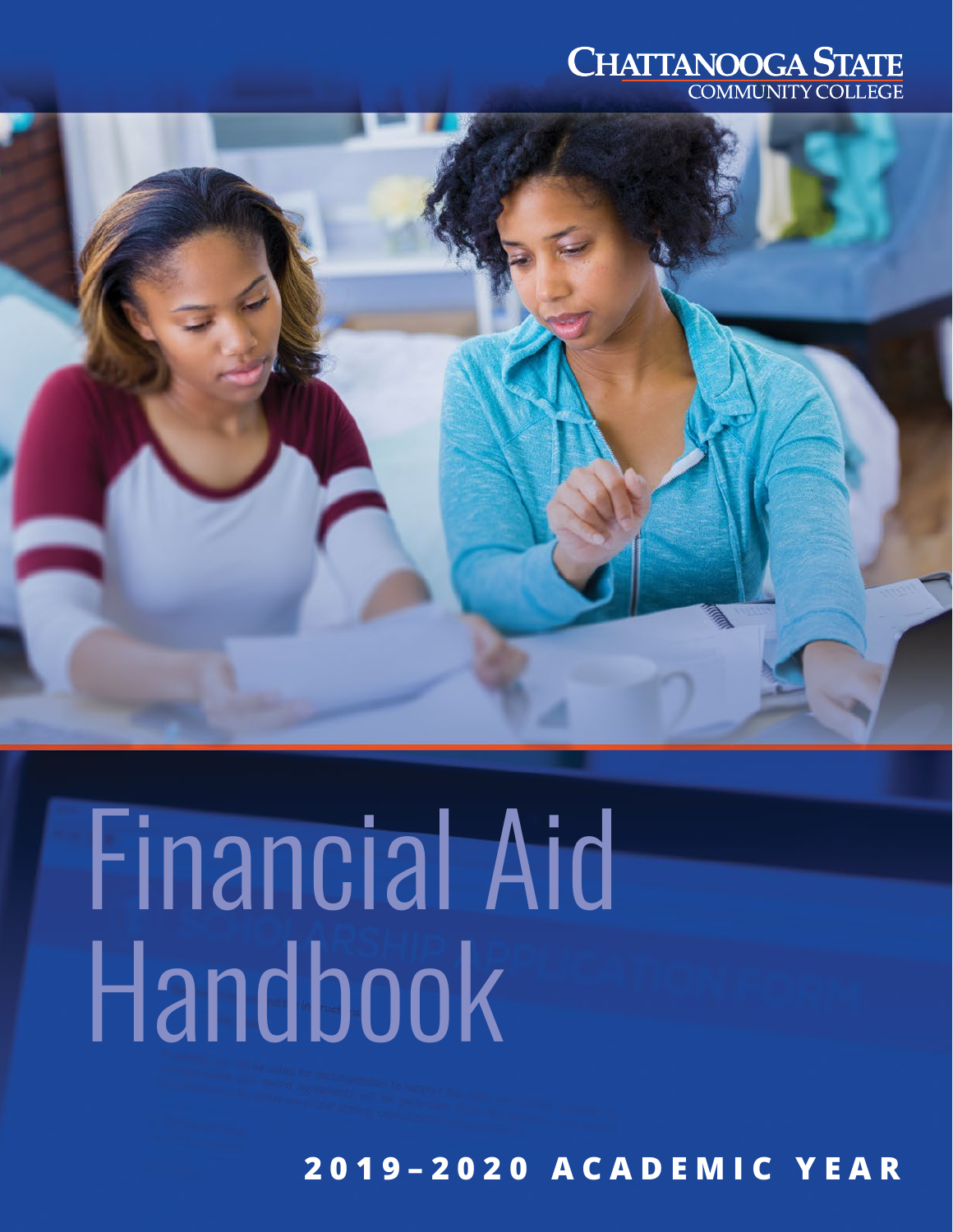

**Financial Aid Office**

4501 Amnicola Highway Chattanooga, TN 37406-1097 423.697.4402

[finaid@chattanoogastate.edu](mailto:finaid%40chattanoogastate.edu?subject=)

## Financial Aid Handbook **2019–2020 ACADEMIC YEAR**

| Simple Steps to Transfer Tax Information into Your FAFSA Form 5 |
|-----------------------------------------------------------------|
|                                                                 |
|                                                                 |
|                                                                 |
|                                                                 |
|                                                                 |
|                                                                 |
|                                                                 |
|                                                                 |
|                                                                 |
|                                                                 |
|                                                                 |
|                                                                 |
| Enrollment How Enrollment Changes Affect Your Money  16         |
|                                                                 |
|                                                                 |
|                                                                 |

Chattanooga State Community College is accredited by the Southern Association of Colleges and Schools Commission on Colleges (SACSCOC) to award the associate degree. Contact SACSCOC at 1866 Southern Lane, Decatur, Georgia 30033-4033 and phone (404) 679-4501 with questions about accreditation.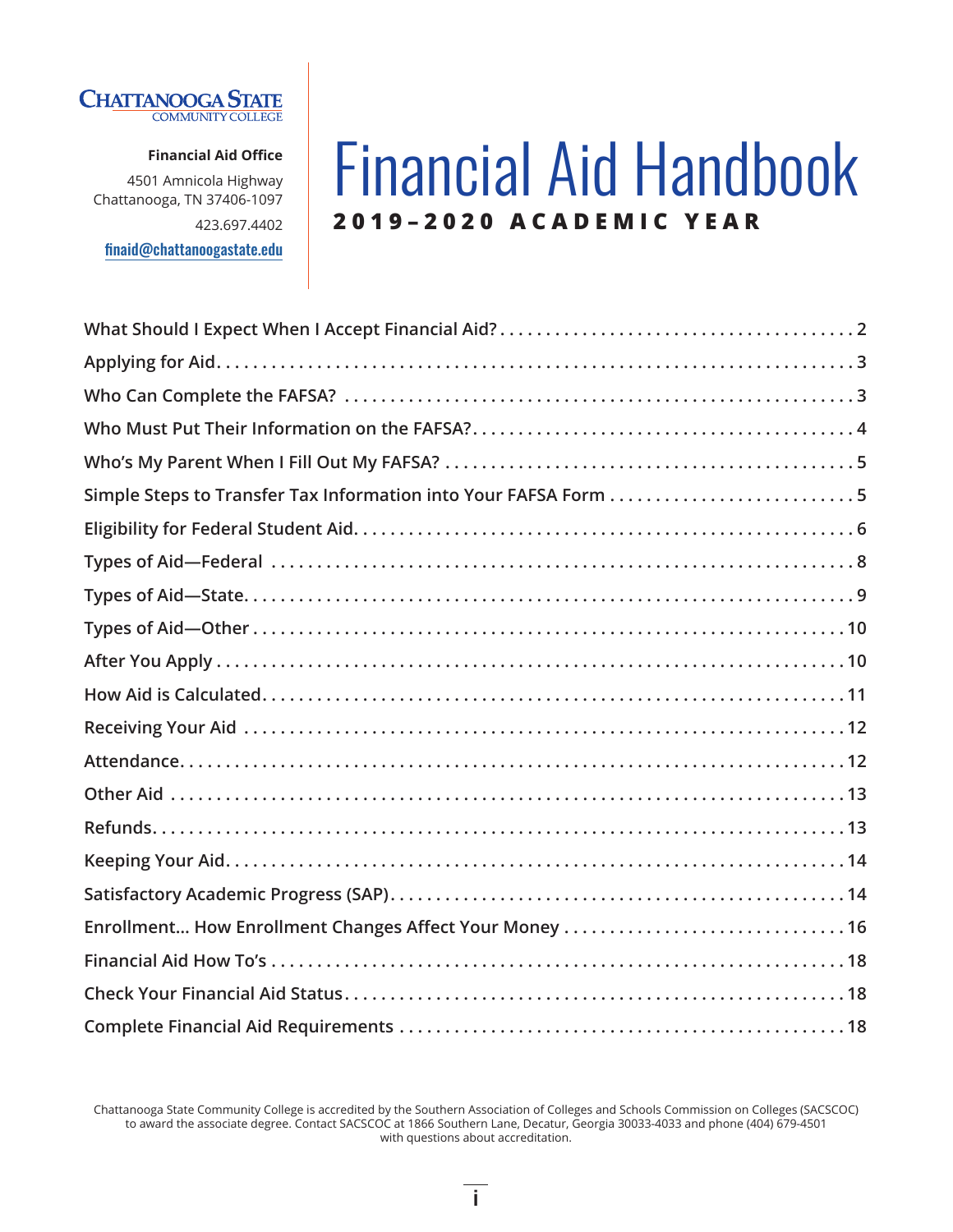## <span id="page-2-0"></span>What Should I Expect When I Accept Financial Aid?

- A student must be enrolled in a program (Associate Degree, certificate, or Technical College certificate or diploma) that is approved by the U.S. Department of Education to receive federal or state aid. Some programs are only eligible for state aid.
- $\triangleright$  You may not receive federal/state aid at multiple institutions simultaneously. If you are concurrently enrolled at two institutions, notify Enrollment Services immediately.
- **X A student accepts responsibility for meeting Satisfactory Academic Progress (SAP) policies every semester to remain** eligible for aid.
- $\blacktriangleright$  All financial aid awards are estimated and subject to change based on enrollment status, financial information, eligibility, and other financial assistance. The total amount of financial assistance cannot exceed the estimated cost of attendance.
- $\triangleright$  You may be required to provide additional verification documentation at any point during the academic year.
- All award amounts are based on full-time enrollment: the actual amount disbursed will be pro-rated (except loans) based on the number of hours enrolled and attending on the 14th day (census date) of the semester.

#### **NOTE: federal aid will only pay for up to 30 attempted hours of remedial (developmental, learning support) courses AND only one repeat attempt of a course in which you have already earned a passing grade.**

- $\triangleright$  LOANS: you must be enrolled in at least six credit hours (half-time) to receive loans. Determine your expenses and resources before accepting any loans—do not borrow more than you need. Federal loans that have NOT been accepted within 45 days are subject to cancellation. Grants and scholarships are automatically accepted for you and pay towards the appropriate tuition, fees, and other charges based on enrollment. First-time loan borrowers will have a 30-day delay of their first loan disbursement.
- ▶ If you anticipate receiving outside resources (i.e., V.A. benefits, WIOA, outside scholarships) OR received aid at another institution during this academic year, you must notify the Office of Financial Aid. Failure to do so may result in you owing back a portion of your aid.
- All eligible fees and bookstore charges will be deducted from your financial aid awards.
- Withdrawing from all classes will result in a re-calculation of federal aid. Students may be required to return a portion of their funds to Chattanooga State.
- Your enrollment and all financial aid is based on attendance: if you do not attend classes, your aid won't pay and your class schedule may be dropped for non-payment.
- The student is responsible for monitoring their financial aid history, academic history, account information, academic progress, eligibility information, TigerWeb portal, and Tiger Mail email account.

ii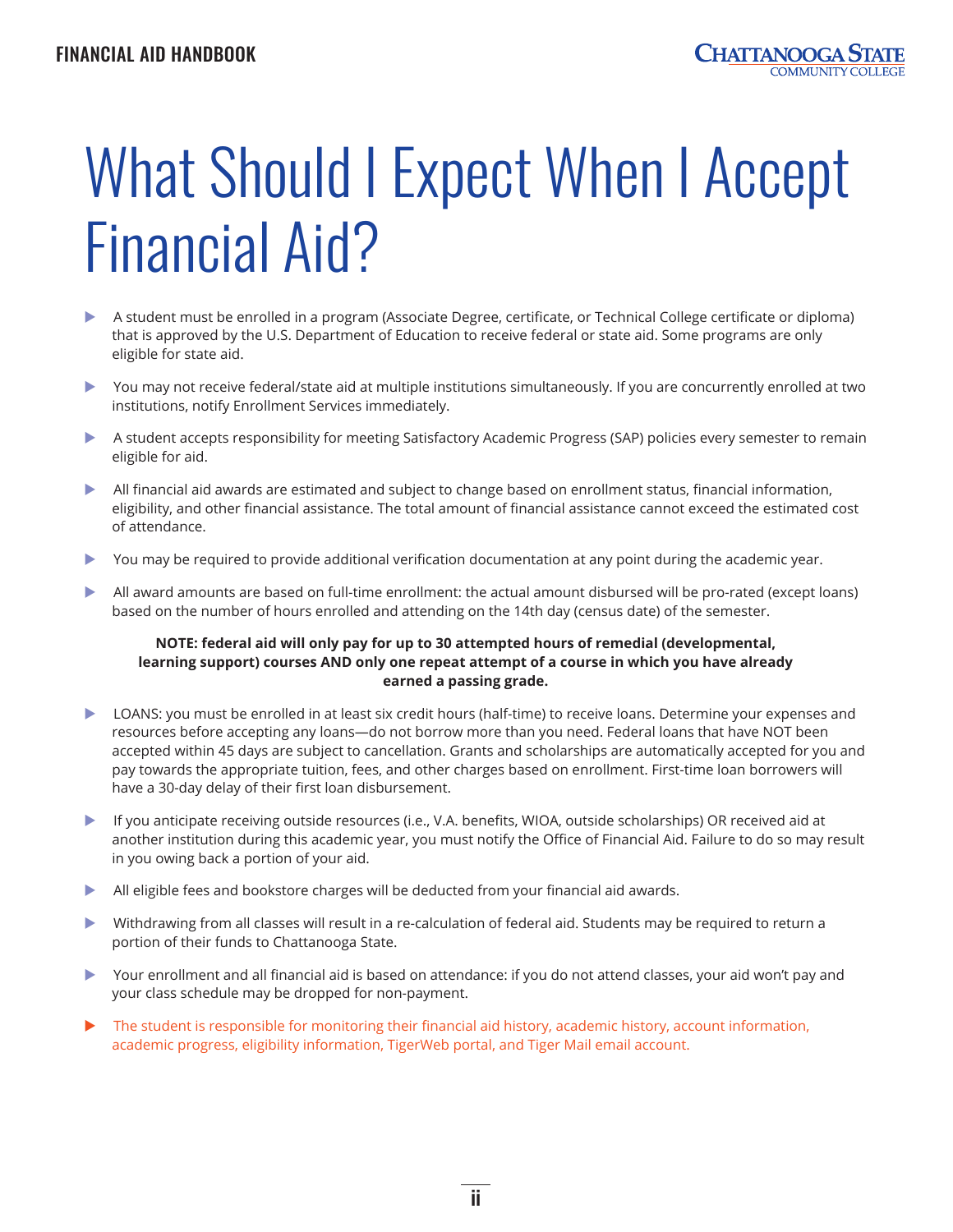## <span id="page-3-0"></span>Applying for Aid

## **Federal**

**Complete the 2019-2020 Free Application for Federal Student Aid (FAFSA) at** [www.fafsa.ed.gov](http://www.fafsa.ed.gov).

| Federal Student Ai                                                                                                                        | PROUD SPONSOR of<br>the AMERICAN MIND®                                                                                | Q. Search FAP SAS Help                                                                                                                                                                                                                                                                                             |
|-------------------------------------------------------------------------------------------------------------------------------------------|-----------------------------------------------------------------------------------------------------------------------|--------------------------------------------------------------------------------------------------------------------------------------------------------------------------------------------------------------------------------------------------------------------------------------------------------------------|
|                                                                                                                                           |                                                                                                                       |                                                                                                                                                                                                                                                                                                                    |
| Prepare for College<br>Types of Aid                                                                                                       | Who Gets Aid                                                                                                          | FAFSAH Apply for Aid<br>How to Repay Your Loans                                                                                                                                                                                                                                                                    |
|                                                                                                                                           | FAFSA <sup>®</sup> : Apply for Aid                                                                                    |                                                                                                                                                                                                                                                                                                                    |
|                                                                                                                                           | Use the Free Application for Federal Student Aid (FAFSA®) form to apply for financial aid for college or grad school. |                                                                                                                                                                                                                                                                                                                    |
| NEW TO THE FAFSA* PROCESS?                                                                                                                |                                                                                                                       | RETURNING USER?                                                                                                                                                                                                                                                                                                    |
| Completing the TAFSA form is free. Fill it out<br>now                                                                                     |                                                                                                                       | Correct info . Add a school<br>View your Student Aid Report (SAR)                                                                                                                                                                                                                                                  |
| START HERE >                                                                                                                              |                                                                                                                       | LOG IN >                                                                                                                                                                                                                                                                                                           |
|                                                                                                                                           | <b>FAFSA®</b> Announcements                                                                                           |                                                                                                                                                                                                                                                                                                                    |
|                                                                                                                                           |                                                                                                                       | Customers who are using an Apple device (mobile and/or desktop) may encounter errors on some FAFSA fields if the "smart punctuation" feature is enabled.<br>This feature changes apostrophes and quotation marks to invalid characters that the TAFSA form cannot recognize. Learn about solutions for this error. |
| Check out the new myStudentAid app for iOS and Android.                                                                                   |                                                                                                                       |                                                                                                                                                                                                                                                                                                                    |
| To get the best experience, make sure your heowser's pop-up blocker allows pop-ups from fafsa.ed.gov before logging in to the FAFSA form. |                                                                                                                       |                                                                                                                                                                                                                                                                                                                    |
|                                                                                                                                           | The FAFSA form will be unavailable due to scheduled maintenance every Sunday from 3-11 a.m. Eastern lime.             |                                                                                                                                                                                                                                                                                                                    |
| \$.                                                                                                                                       |                                                                                                                       |                                                                                                                                                                                                                                                                                                                    |
|                                                                                                                                           |                                                                                                                       | After the FAFSA® Form                                                                                                                                                                                                                                                                                              |
| <b>Early Aid Estimate</b>                                                                                                                 | FAFSA <sup>®</sup> Help                                                                                               |                                                                                                                                                                                                                                                                                                                    |
| Use FAFSA4caster to get a free                                                                                                            | Learn how to fill out the                                                                                             | Find out what to expect after                                                                                                                                                                                                                                                                                      |
|                                                                                                                                           |                                                                                                                       |                                                                                                                                                                                                                                                                                                                    |
| early estimate of your<br>eligibility for federal student.                                                                                | <b>FAFSA</b> form, and browse<br>common EAFSA topics.                                                                 | you fill out the EAFSA form,<br>including when and how your                                                                                                                                                                                                                                                        |

- ▶ Use the **2017** tax and income information for you and your parent(s). (See instructions on pages 2-3.)
- Information about you or your parents' marital status, number in household, and number in college should be **stated on the date that you complete the FAFSA.**
- ▶ Complete the FAFSA every year as soon as you can after October 1 of the preceding year for federal aid and most state aid.

Everyone who completes the FAFSA must have an **FSA ID and password** in order to electronically sign the application this is also your username and password. You can create and manage your FSA ID and password at www.fsaid.ed.gov.

You only have to create your FSA ID once, and it can be used to log back into the FAFSA, access your federal aid history at [www.nslds.ed.gov](http://www.nslds.ed.gov), or complete federal loan requirements at [www.studentloans.gov](http://www.studentloans.gov). *\*If you or a parent are unable to use your FSA ID and password to sign the FAFSA, you will have to mail in a signature page, which could delay processing.*

## **Who Can Complete the FAFSA?**

- $\blacktriangleright$  To qualify for federal aid (and most state aid), you must be a U.S. citizen or eligible non-citizen with a valid Social Security Number (SSN) or Alien Registration Number (ARN).
- ◆ Parents of eligible applicants who do not have a valid SSN can still complete their section of the FAFSA, using "000000000" as their SSN.
- $\blacktriangleright$  Deferred Action for Childhood Arrivals (DACA) students who have been issued an SSN are able to complete the FAFSA but are still not eligible for federal aid.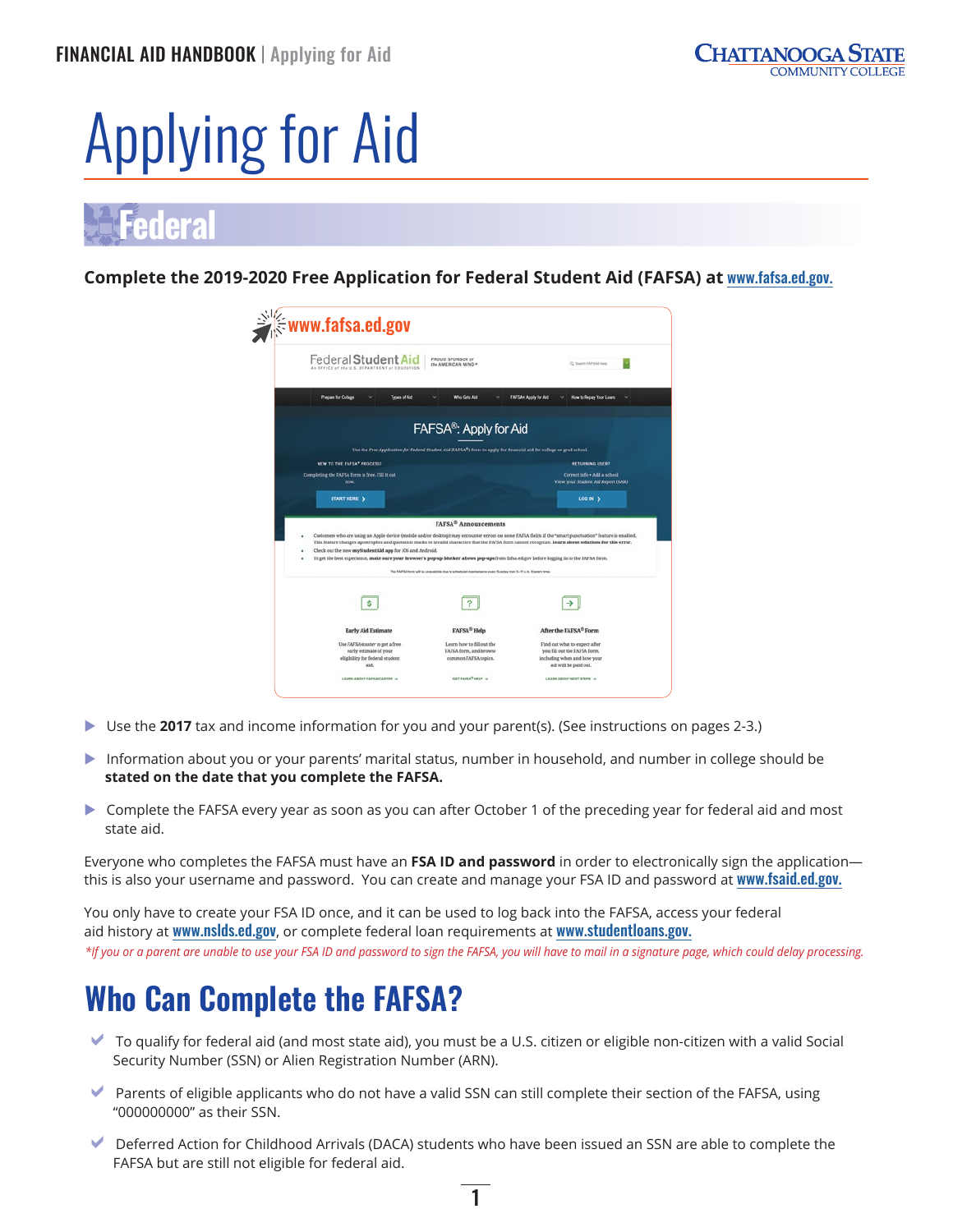## <span id="page-4-0"></span>**Who Must Put Their Information on the FAFSA?**

#### **Dependent or Independent Student?**

- $\blacktriangleright$  If you are applying for federal aid and are **under 24-years-old,** you are considered "dependent" and must include information for your parent(s) or step-parent(s) on the FAFSA.
- DIf you will turn 24 before **December 31** of the aid year, you will probably be considered "independent" by age and be allowed to skip questions about your parent(s)/step-parent(s).
- Certain circumstances could make you "independent" on the FAFSA under the age of 24 based on your answers to certain questions (see graphic). If you are a graduate student, you are automatically considered "independent."

### **RESOURCES**

Federal Student Aid Support: **1.800.4FED.AID (1.800.433.3243)**

Federal Student Aid Website: [studentaid.ed/gov/sa/](http://studentaid.ed/gov/sa/)

Internal Revenue Service: [www.irs.gov](http://www.irs.gov) **1.800.829.1040**



an independent student. You may not be required to provide parental information on your FAFSA.

#### $\mathbf{2}$

completing the FAFSA.

your parents' financial information when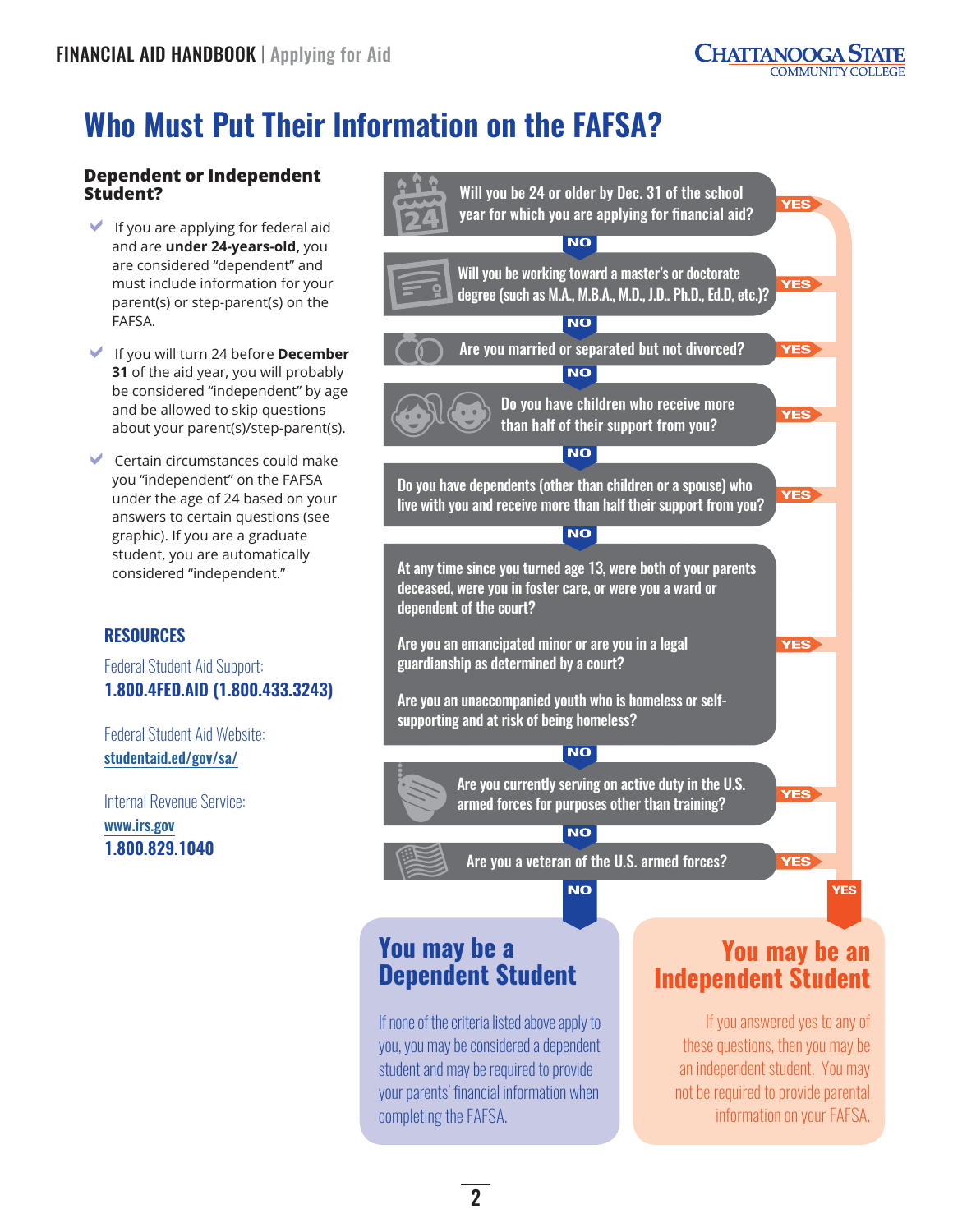## <span id="page-5-0"></span>**Who's My Parent When I Fill Out My FAFSA?**

Dependent students are required to report parent information on the FAFSA form. For reporting purposes, "PARENT" means your legal (biological or adoptive) parent or stepparent, or a person that the state has determined to be your legal parent.



The following people are *NOT* your parents unless they have legally adopted you: **Widowed Stepparent; Grandparents; Foster Parents; Legal Guardians; Older Brothers or Sisters; Aunts or Uncles.**

If you're not sure whom to report as a parent, visit StudentAid.ed.gov/filling-out/parent-info.

## **Simple Steps to Transfer Tax Information into Your FAFSA Form**

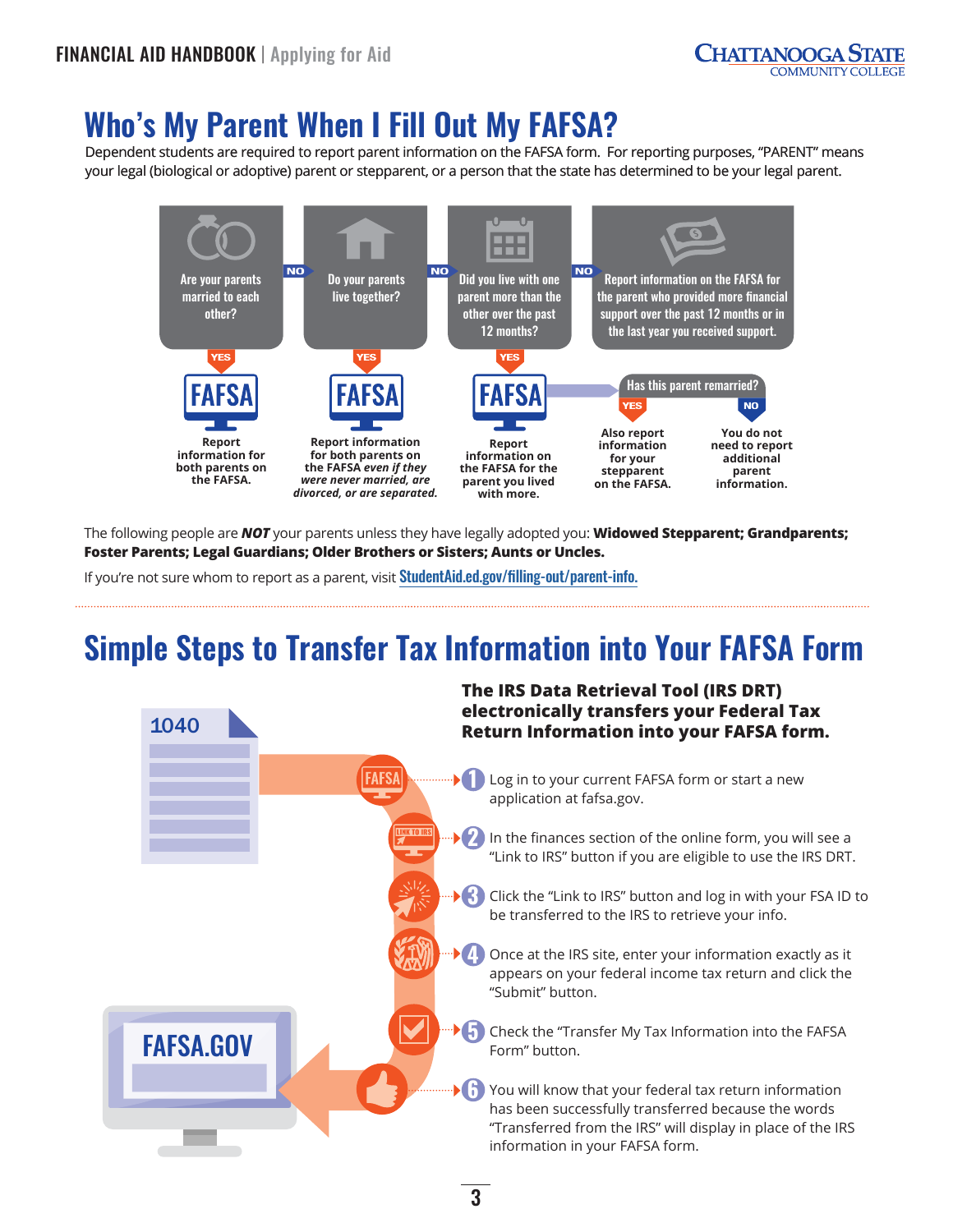

## <span id="page-6-0"></span>**Eligibility for Federal Student Aid**



### **Verification**

- **1** The Department of Education selects approximately 30 percent of all FAFSAs (one of every three applications) for specific information to be verified before aid eligibility can be determined. This may require you to submit additional documentation, along with the FAFSA.
- **2** The Office of Financial Aid may also find conflicting information that needs to be resolved, requiring you to submit additional documentation.
- **3** While going through the verification process, you may be asked to submit other types of documentation or provide clarification to resolve conflicting information or determine your aid eligibility accurately.
- **4** Your FAFSA can be selected for verification at any time during the aid year, even if you have already been awarded financial aid.
- **4** The verification process must be completed before you can be awarded federal financial aid, or before you can receive any further federal aid.
- **6** Many state aid programs require verification to be completed before state aid can be awarded, or before you can receive any further state aid.
	- **7** Your aid eligibility could change after verification is completed.
- **8** The verification can take two-to-three weeks once all requested documentation is submitted, so pay special attention to priority deadlines and fee payment deadlines, and monitor your TigerWeb account and Tiger Mail to see if additional information is needed, the status of any documents you have submitted, and for award notifications.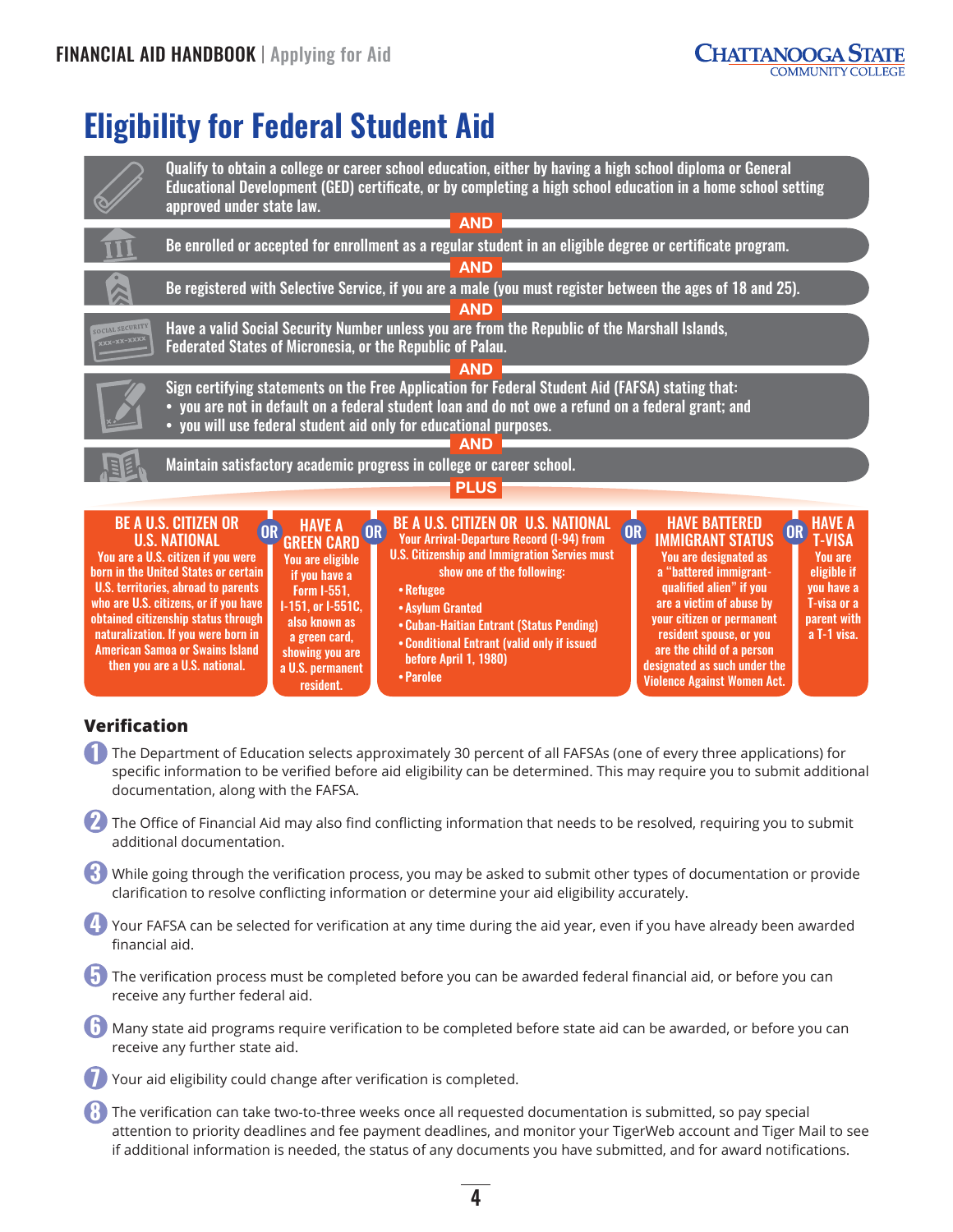#### **Other Eligibility Information**

- **1** You are ineligible for federal financial aid if you have any federal loans in default, which usually means you are ineligible for certain types of state aid. Check [www.nslds.ed.gov](http://www.nslds.ed.gov) or contact the Financial Aid Office to get in touch with your loan servicers to resolve any defaulted loans.
- **2** You are also ineligible for any federal aid if you have received any over-payment of federal grants or loans. Work with the Financial Aid Office to find out more about how to clear these issues.
- **3** The Financial Aid Office can also work with you to resolve any issues having to do with citizenship, name, birth date, or SSN conflicts for you or a parent/step-parent on the FAFSA, Selective Service registration, unusual enrollment history, or a rejected FAFSA.
- **4** You will have to work with the Admissions Office to resolve any issues about state residency, transcripts, or any requirements to be admitted to the college.

**5** You may need to contact the Tennessee Student Assistance Corporation (TSAC) if there are issues with your eligibility for certain state aid programs.

#### **Financial Aid Eligibility for Classes**

- **1** You must be enrolled in a degree-seeking, certificate, or diploma program that is eligible for Title IV (federal) aid to receive federal grants or loans.
- **2** You are not eligible for aid if enrolled as a transient or non-degree seeking student (if not pursuing a certificate or diploma).
- **3** You are not eligible for Tennessee Educational Lottery Scholarship (TELS) programs if you are not in a degreeseeking program (except Wilder-Naifeh for Technical Colleges).
- **4** Federal financial aid will only pay for up to 30 attempted hours of remedial, or developmental or learning support, classes. This includes any courses transferred in from other schools.
- **5** Federal financial aid will only pay for one repeat attempt at a course in which you have already earned a passing grade of "D" or better, including courses transferred in from other schools.
- **6** Federal financial aid will only pay for courses within your program of study, so credit hours for classes that don't lead to your current degree won't be counted in the eligible hours for federal grants or loans.

#### **Continuing Eligiblity**

- **1** There are annual and lifetime limits for almost every type of aid.
- **2** Federal financial aid, and many other types of aid, require you make **Satisfactory Academic Progress (SAP)** towards successful completion of your degree, certificate, or diploma.

Find out more information at [www.chattanoogastate.edu/keeping-your-aid](http://www.chattanoogastate.edu/keeping-your-aid)

*\*Continuing Eligibility is not the same as Academic Standing\**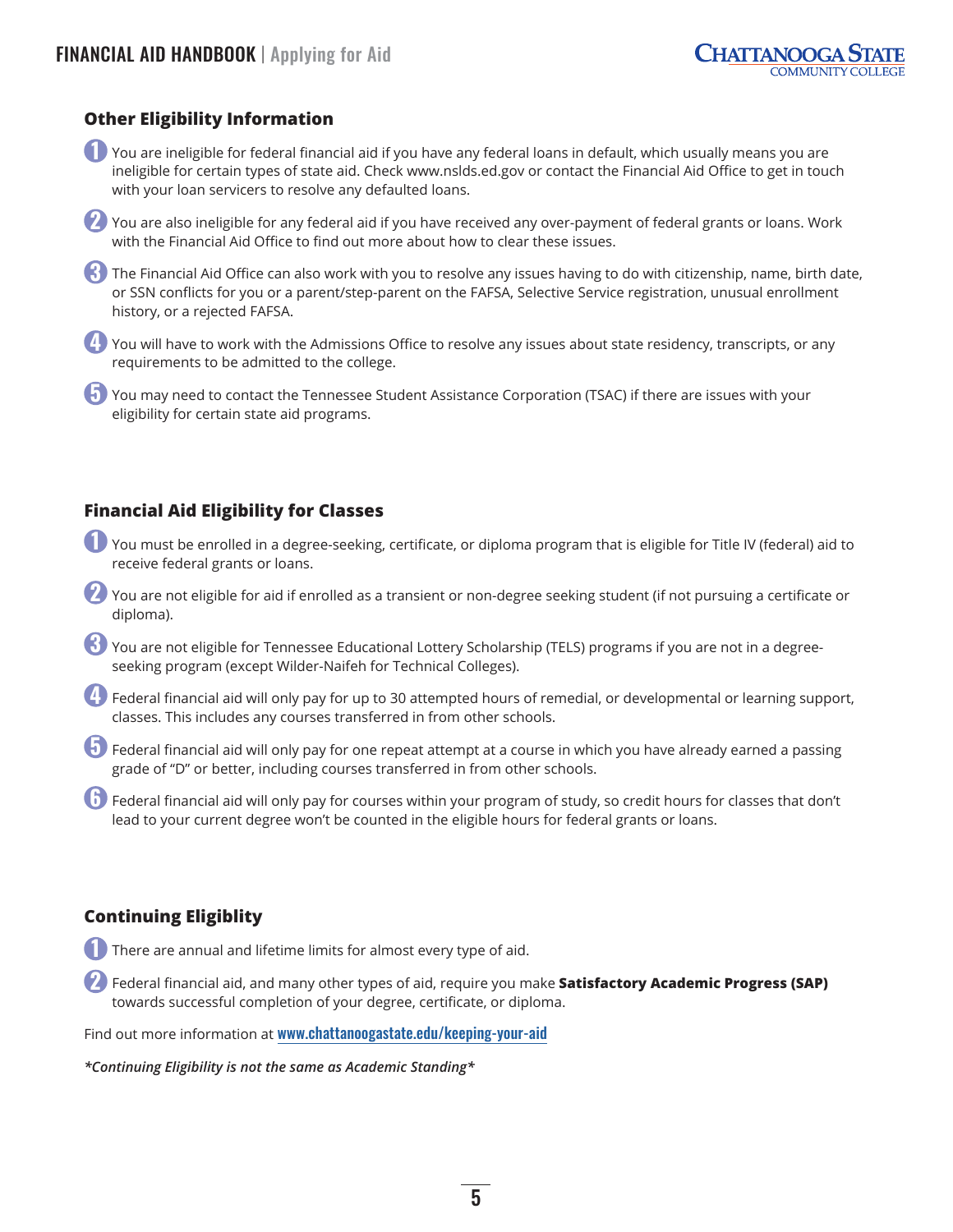## <span id="page-8-0"></span>**Types of Aid—Federal**

| <b>AWARD</b>                                                             | <b>INITIAL ELIGIBILITY</b>                                                                                                                                                                                                                                                                               | <b>PAYMENT OF AID</b>                                                                                                                                                                                                                                                                                                                     | <b>CONTINUING ELIGIBILITY</b>                                                                                                                                                                                               |
|--------------------------------------------------------------------------|----------------------------------------------------------------------------------------------------------------------------------------------------------------------------------------------------------------------------------------------------------------------------------------------------------|-------------------------------------------------------------------------------------------------------------------------------------------------------------------------------------------------------------------------------------------------------------------------------------------------------------------------------------------|-----------------------------------------------------------------------------------------------------------------------------------------------------------------------------------------------------------------------------|
| <b>Pell Grant</b>                                                        | • FAFSA required<br>• Based on financial need<br>• Maximum annual award<br>• Awarded at full-time                                                                                                                                                                                                        | • Pro-rates based on actual<br>enrollment<br>• Maximum of 50% of annual<br>award in a single semester<br><b>·</b> Limitations for remedial courses,<br>repeated classes, and courses<br>not in program of study                                                                                                                           | . Must meet Satisfactory<br>Academic Progress (SAP)<br>guidelines<br>. Lifetime limit of the<br>equivalent of 6 years, or<br>12 semesters, of the full<br>grant award<br>· Eligibility ends with first<br>bachelor's degree |
| <b>Supplemental</b><br><b>Educational</b><br><b>Opportunity</b><br>Grant | • FAFSA required<br>•Based on financial need and<br>availability of funds<br>• Awarded at full-time                                                                                                                                                                                                      | • Requires at least half-time<br>enrollment<br>• Limitations for remedial courses,<br>repeated classes, and courses<br>not in program of study                                                                                                                                                                                            | · Must meet SAP guidelines<br>· Eligibility ends with first<br>bachelor's degree                                                                                                                                            |
| <b>Federal Work</b><br><b>Study</b>                                      | • FAFSA required<br>· Based on financial need and<br>availability of funds<br>• Maximum annual award                                                                                                                                                                                                     | . Doesn't pay tuition and fees up<br>front; pays as hourly wage based<br>on hours worked<br>. Included as income for taxes<br>• Limitations on work hours;<br><b>Enrollment restrictions</b>                                                                                                                                              | · Must meet SAP guidelines                                                                                                                                                                                                  |
| <b>Direct Loans</b><br>(subsidized)                                      | • FAFSA required<br>• Based on financial need<br>· Maximum annual award<br><b>.</b> Entrance Counseling and Master<br>Promissory Note (MPN) required<br>•30-day delay of first payment for<br>first-time borrowers<br>· Awarded at full-time<br>*may be reduced to stay within<br>cost of attendance     | • Requires at least half-time<br>enrollment<br>• Loan payments deferred while<br>enrolled at least half-time-<br>government pays interest, too,<br>while enrolled<br>· Single semester loans must be<br>paid in 2 disbursements<br>· Limitations for remedial courses,<br>repeated classes, and courses<br>not in program of study        | • Must meet SAP<br>guidelines<br>• Maximum lifetime<br>undergraduate limit<br>· Eligibility only for<br>undergraduate study<br>• Eligibility limited to 150%<br>of program length (in<br>years)                             |
| <b>Direct Loans</b><br>(unsubsidized)                                    | • FAFSA required<br>. Not based on financial need<br>• Maximum annual award<br><b>.</b> Entrance Counseling and Master<br>Promissory Note (MPN) required<br>•30 day delay of first payment for<br>first-time borrowers<br>· Awarded at full-time<br>*may be reduced to stay within<br>cost of attendance | • Requires at least half-time<br>enrollment<br>• Loan payments deferred while<br>enrolled at least half-time-<br>interest accrues immediately and<br>continues to accrue<br>· Single semester loans must be<br>paid in 2 disbursements<br>· Limitations for remedial courses,<br>repeated classes, and courses<br>not in program of study | • Must meet SAP<br>guidelines<br>• Maximum lifetime<br>undergraduate limit                                                                                                                                                  |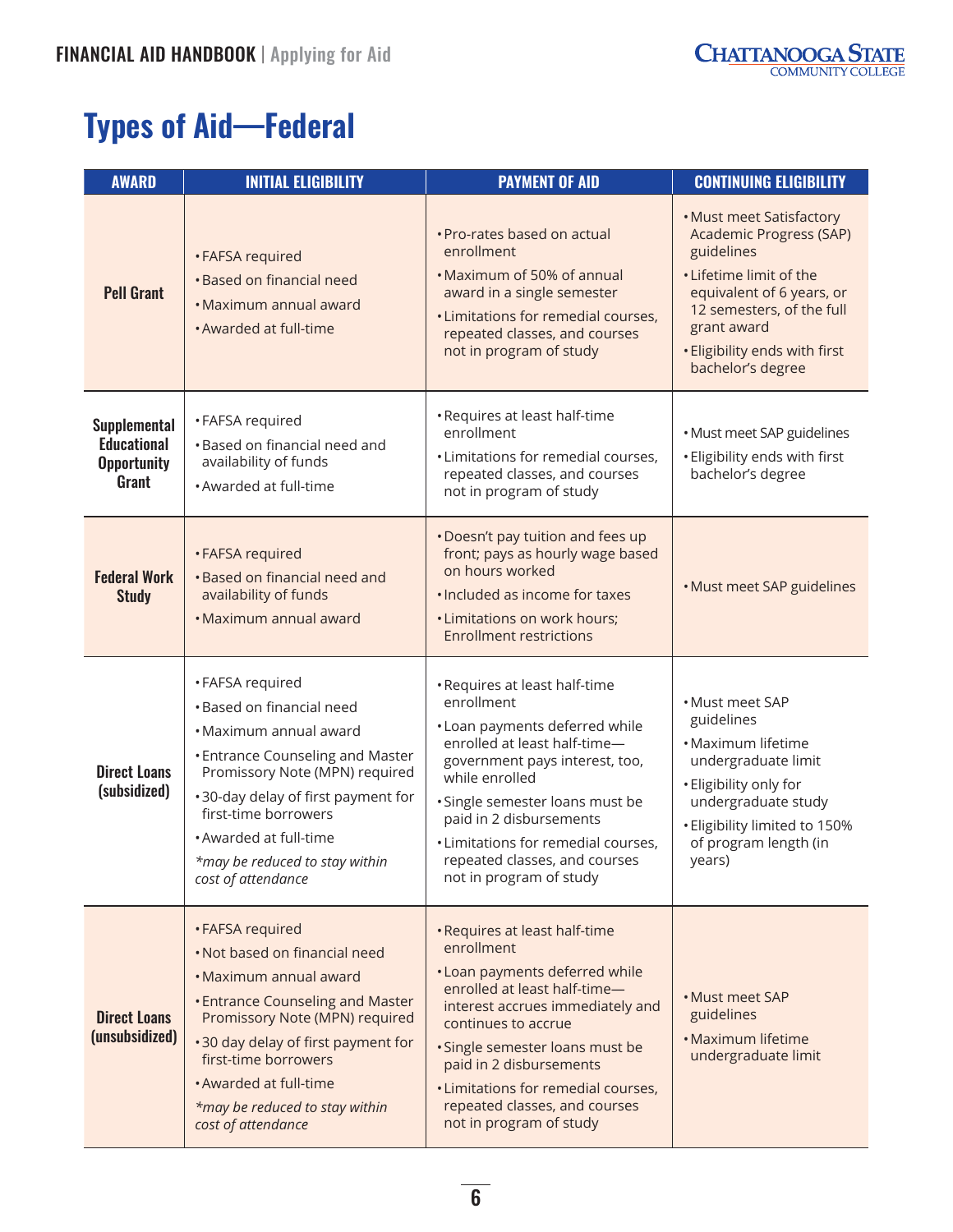## <span id="page-9-0"></span>**State**

### **Apply for state aid by the posted deadlines**



## **Types of Aid—State**

| <b>AWARD</b>                                                                                                           | <b>INITIAL ELIGIBILITY</b>                                                                                                                                                                                                                                                                                                                                    | <b>PAYMENT OF AID</b>                                                                                                                                                                                                                                            | <b>CONTINUING ELIGIBILITY</b>                                                                                                                                                                                                                                                                                                         |
|------------------------------------------------------------------------------------------------------------------------|---------------------------------------------------------------------------------------------------------------------------------------------------------------------------------------------------------------------------------------------------------------------------------------------------------------------------------------------------------------|------------------------------------------------------------------------------------------------------------------------------------------------------------------------------------------------------------------------------------------------------------------|---------------------------------------------------------------------------------------------------------------------------------------------------------------------------------------------------------------------------------------------------------------------------------------------------------------------------------------|
| <b>TN Student</b><br><b>Assistance</b><br>Award                                                                        | • FAFSA required<br>· Based on financial need and<br>availability of funds<br>· Maximum annual award<br>. Must be TN resident<br>• Awarded at full-time                                                                                                                                                                                                       | · Pro-rates based on actual<br>enrollment<br>· Requires at least half-time<br>enrollment<br>· Limitations on remedial courses,<br>repeated classes, and courses<br>not in program of study                                                                       | · Must meet SAP guidelines<br>• Limit of 4 academic years or 8<br>semesters<br>· Eligibility ends with first<br>bachelor's degree                                                                                                                                                                                                     |
| <b>HOPE and</b><br>other TN<br><b>Educational</b><br><b>Lottery</b><br><b>Scholarship</b><br>(TELS)<br><b>Programs</b> | • FAFSA required<br>· Must be TN resident and graduate<br>of TN high school<br>. Must enroll within 16 months of<br>high school graduation<br>• Academic and/or financial<br>requirements<br>• Awarded at full-time                                                                                                                                           | · Pro-rates based on actual<br>enrollment<br>· Requires at least half-time<br>enrollment                                                                                                                                                                         | • Must meet GPA requirement at<br>certain benchmarks<br>• Must maintain continuous<br>enrollment, and enrollment<br>changes in a semester can impact<br>eligibility<br>· Eligibility ends 5 years from<br>first college enrollment or first<br>Bachelor's degree                                                                      |
| <b>TN Promise</b><br><b>Scholarship</b>                                                                                | • FAFSA required by deadline<br>· Separate application required by<br>deadline<br>. Must be TN resident and graduate of<br>TN high school<br>. Must enroll the semester after high<br>school graduation<br>. Must attend mandatory meetings<br>and complete community service<br>hours<br>. Only available for 2-year degrees and<br>certificates or diplomas | • Requires full-time enrollment<br>· Last dollar scholarship: pays up<br>to maximum amount of tuition<br>and mandatory fees (charged to<br>all students) after all other gift aid<br>has paid<br>· Limitations on courses not in<br>program of study             | • Maintain overall 2.0 GPA each<br>year<br>• Maintain continuous<br>enrollment-enrollment changes<br>in a semester can impact eligibility<br>· Must complete community<br>service hours each semester by<br>deadline<br>· Eligibility ends with first Associate<br>degree, terminal certificate,<br>technical diploma, or 5 semesters |
| <b>TN Reconnect</b><br>Grant                                                                                           | • FAFSA required<br>· Separate application<br>• Must be TN Resident<br>· Must be "independent' per FAFSA<br>· No previous degree<br>· Only for 2-year degrees, certificates,<br>and diplomas                                                                                                                                                                  | • Requires at least half-time<br>enrollment<br>· Last dollar scholarship: pays up<br>to maximum amount of tuition<br>and mandatory fees (charged to<br>all students) after all other gift aid<br>has paid<br>· Limitations on courses not in<br>program of study | · Maintain overall 2.0 GPA each year<br>• Maintain continuous<br>enrollment-enrollment changes<br>in a semester could impact<br>eligibility<br>· Eligibility ends with first Associate<br>degree, terminal certificate,<br>diploma, or after 5 years                                                                                  |
| <b>Wilder Naifeh</b><br><b>Grant</b>                                                                                   | • FAFSA required by deadline<br>. Must be TN resident<br>· Cannot be prior recipient of award<br>. Only for Technical Colleges                                                                                                                                                                                                                                | · Maximum annual award, based<br>on length of program<br>· Maintain continuous enrollment                                                                                                                                                                        | · Must meet SAP guidelines<br>· Eligibility ends with first<br>terminal certificate or diploma                                                                                                                                                                                                                                        |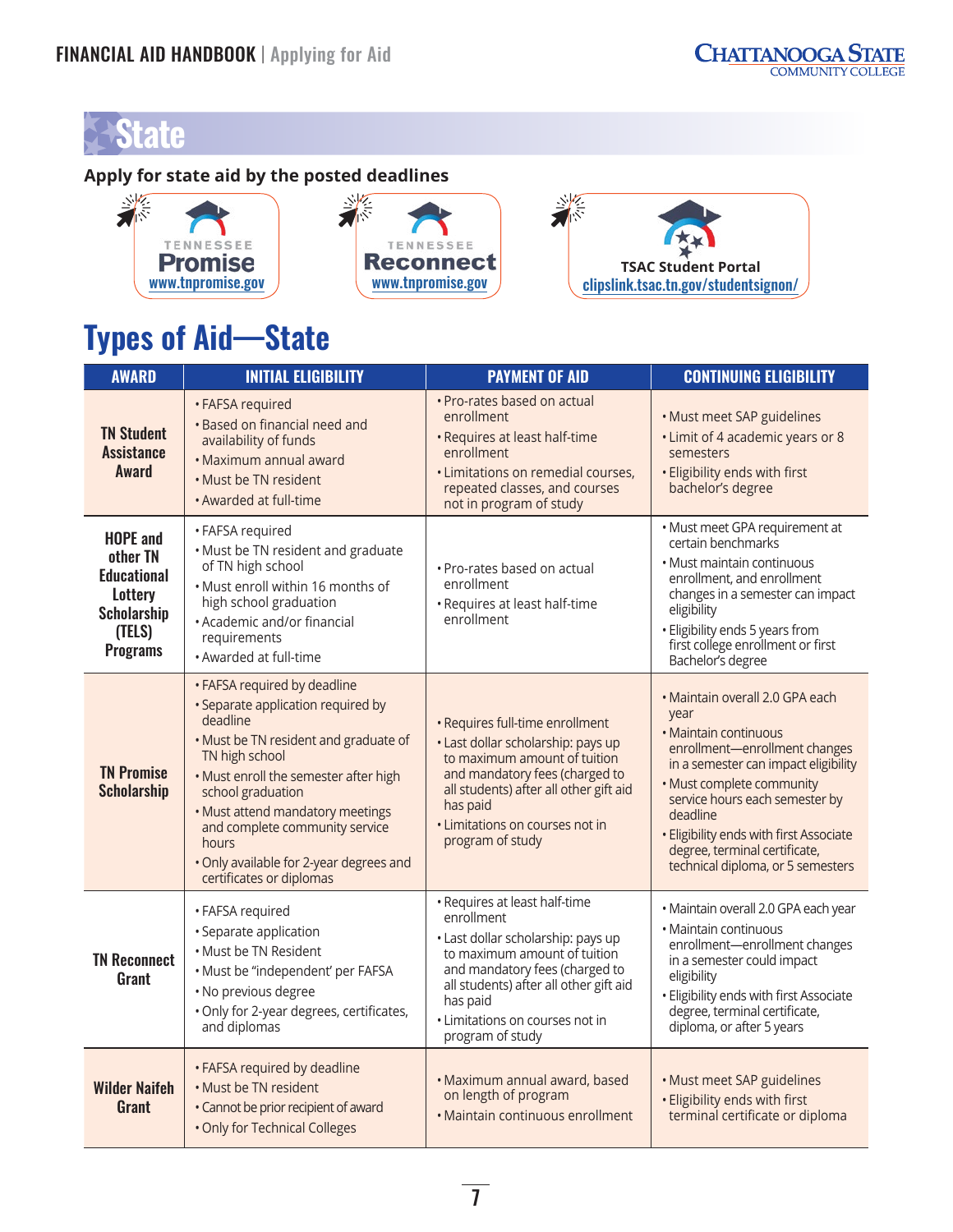## <span id="page-10-0"></span>**Institutional**

## [www.chattanoogastate.edu/scholarships](http://www.chattanoogastate.edu/scholarships)

CHATTANOOGA STATE

### Scholarships

< Scholarships are available to students based upon their academic performance, community service, residency and other criteria as defined by the founder or donor of the award. Both the State of Tennessee and the Chattanooga State Foundation provide scholarships for qualifie



 $f \times Q$ 

**The Chattanooga State scholarship application is available November 1 of each year for the upcoming year—priority deadline is March 1 apply early!**

[www.chattanoogastate.edu/scholarships](http://www.chattanoogastate.edu/scholarships)

## **Types of Aid—Other**

| <b>AWARD</b>                                | <b>INITIAL ELIGIBILITY</b>                                                                                                               | <b>PAYMENT OF AID</b>   | <b>CONTINUING ELIGIBILITY</b> |
|---------------------------------------------|------------------------------------------------------------------------------------------------------------------------------------------|-------------------------|-------------------------------|
| <b>Institutional</b><br><b>Scholarships</b> | • Separate application<br>. May or may not require FAFSA<br>· Eligibility depends on specific<br>scholarship, determined by<br>committee | Specific to scholarship | Specific to scholarship       |
| <b>Outside</b><br><b>Scholarships</b>       | • Criteria and application process<br>specific to scholarship                                                                            | Specific to scholarship | Specific to scholarship       |

### **Apply for other scholarship and grant opportunities on the Web:**

[www.collegenet.com](http://www.collegenet.com)

[www.fastweb.com](http://www.fastweb.com)

[www.tn.gov/collegepays.html](http://www.tn.gov/collegepays.html)

[www.collegescholarships.org/financial-aid](http://www.collegescholarships.org/financial-aid/)

## After You Apply

- DCheck regular mail, your personal email, and Tiger Mail (your Chattanooga State email account) regularly for important notifications.
- DCheck your TigerWeb account (student portal) regularly for requirements, important information, and awards.
- Apply for admission at [www.chattanoogastate.edu,](http://www.chattanoogastate.edu) meet with an Academic Advisor or Success Coach, register for classes, and GO TO CLASS!
- $\blacktriangleright$  Be on the lookout for payment deadlines: if your aid isn't ready, you will need to pay your tuition & fees.
- $\blacktriangleright$  Read and accept your Terms and Conditions in TigerWeb each year, so you know what to expect.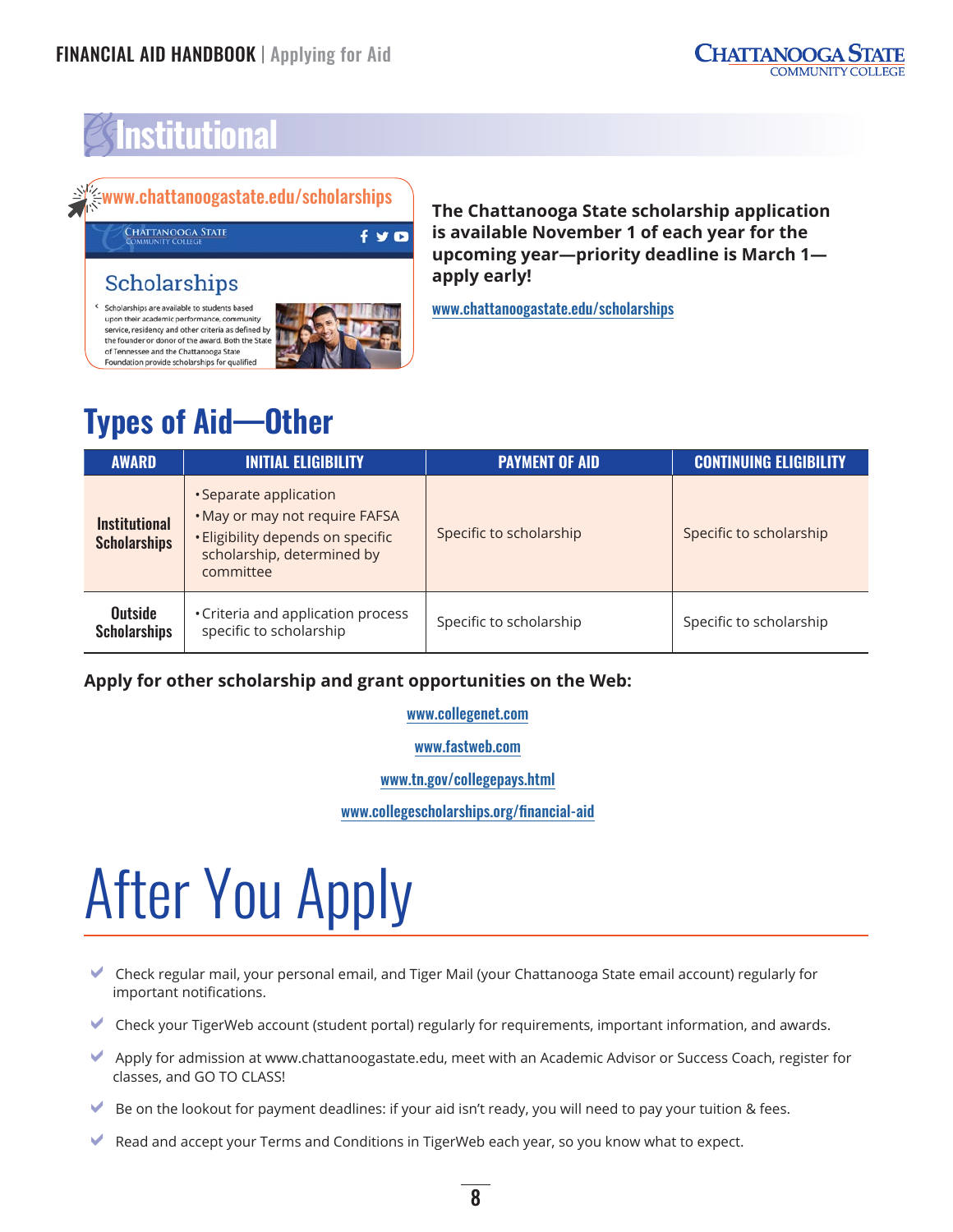## <span id="page-11-0"></span>How Aid is Calculated

#### **Financial aid is often classified into two categories:**

**Gift aid** is "free" money that does not have to be repaid and usually consists of:

- **Grants:** typically based on financial need
- **Scholarships:** usually merit (academic) based

**Self-help** aid is funding that requires something on the part of the student, either earning the aid or eventually paying it back. The most common types are:

- ▶ Work study: money that pays directly to the student as wages, or directly to the school to offset tuition, fees, and other expenses, based on work completed. Federal Work Study requires the FAFSA and has financial need requirements, and it pays to the student like a regular job, depending on the hours worked.
- **Loans:** may or may not require a separate application and/or credit check, or a co-signer for younger applicants. Some loans earn interest, but most have specific rules about repayment.

**FAFSA:** Information is used by the Department of Education to calculate the **Expected Family Contribution (EFC),** which is based on several factors—including tax and income information, untaxed income, number in household, and number in college. The higher the EFC, the less likely an applicant is to qualify for aid based on financial need, such as grants or subsidized loans.

Each school sets up a **Cost of Attendance (COA),** which is the student's "budget" based on estimated costs: *full-time* tuition and fees, books, housing or transportation costs, and other personal or miscellaneous expenses. The total amount of financial assistance a student receives can never exceed the COA—this includes grants, scholarships, loans, fee waivers, discounts, outside scholarships, military benefits, and other types of tuition reimbursement. *Your cost of attendance can change* from semester to semester, if your enrollment or program changes, which can affect your eligibility for different types of aid.

**Financial need** is calculated using a simple formula: **COA – EFC = need**

- $\triangleright$  The amount of need can determine how much need-based financial aid a student can receive, such as federal Pell Grant, TN Student Assistance Award, or federal subsidized Direct Loans. For example, if other gift aid, such as grants or scholarships, meets all unmet need, your eligibility for subsidized loans may be reduced or eliminated.
- ▶ If the total amount of financial assistance, from all sources, is going to exceed your COA—for the semester or for the year—then awards may be reduced or eliminated, usually starting with federal student loans.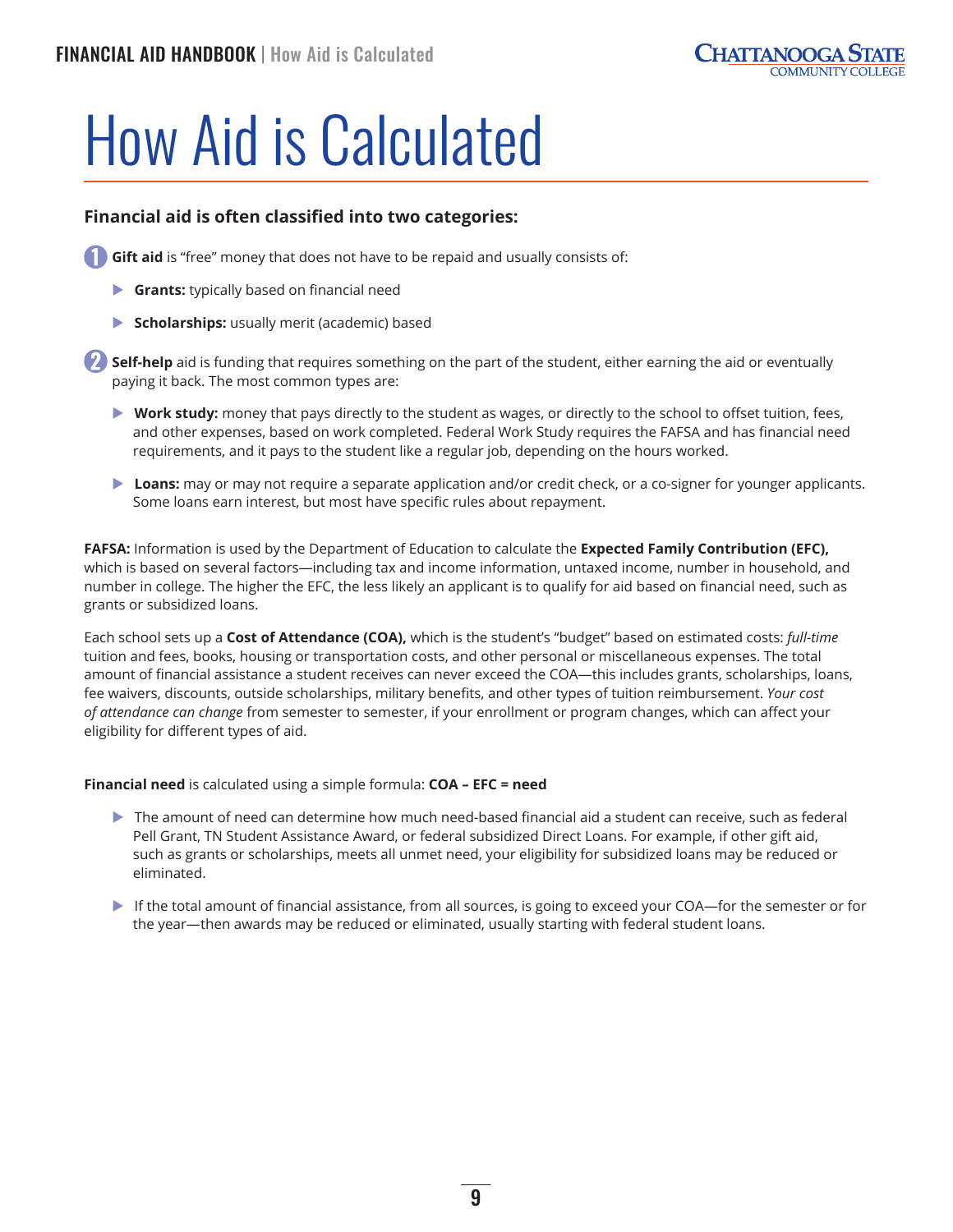## <span id="page-12-0"></span>Receiving Your Aid

*To receive federal aid…* eligibility and enrollment requirements must be met, FAFSA verification must be completed (if selected), there can be no financial aid holds, and you must be meeting Satisfactory Academic Progress (SAP) guidelines. Loan requirements must be completed for federal Direct Loans.

*To receive state aid…* eligibility and enrollment requirements must be met, FAFSA verification must be completed (if required), and SAP guidelines must be met (if required)

*To receive other aid…* eligibility and enrollment requirements must be met, and all other requirements must be completed (contracts, service hours, etc.)

## **Attendance**

**You must attend classes to receive your scholarships, grants, and loans.**

**1** Most scholarships, grants, and loans do not pay towards your tuition, fees, and other charges until after the census date (day 14) of the full semester.

- ▶ Until the census date, aid will authorize—show as pending—based on your course registration
- ▶ Bookstore charges: if you have accepted the Title IV Fee Authorization and have excess aid (more than your tuition, fees, and other charges), you may be able to charge books and supplies at the campus bookstore towards a portion of your excess aid during specific bookstore charge periods. If you have aid available for bookstore charges, then you will have a message posted to your "Financial Aid Status" page in TigerWeb Self-Service. If you have bookstore charges, and your enrollment or amount of aid changes, you may still owe for bookstore charges.

**2** After the census date, your aid pays toward your eligible credit hours **for which attendance has been confirmed by your instructors.**

 $\blacktriangleright$  Hours for classes that haven't started yet won't be counted for financial aid until you begin attending and your instructor confirms your attendance.

**Example:** You register for four classes that total 12 credit hours, which is considered full-time. Three of your classes start in August, but the fourth class doesn't start until October. *Up until the census date, your aid has authorized for 12 hours of enrollment.* As of the census date, however, only three of your four instructors have confirmed your attendance, so aid will pay for up to that number of eligible credit hours—the rest will pay after the instructor for the fourth class confirms that you are attending. *If your aid requires full-time attendance, it won't pay until attendance in all classes has been confirmed.*

**3 Drop for non-payment:** there are scheduled dates each semester when your class schedule could be deleted if you don't have enough authorized (or paid) financial aid—from all sources—to pay your full balance of tuition, fees, and other charges. **Pay attention to your account information and notifications about your account to avoid having your classes dropped.** You can always pay your account balance in full or set up a deferred tuition payment plan if there is a delay in payment of your scholarships, grants, loans, or other types of financial assistance.

- If your schedule gets deleted for non-payment, you may have to take special steps to re-register for classes and have attendance confirmed by instructors.
- $\blacktriangleright$  If you have enough authorized or pending aid, including loan payments in two disbursements or delayed by 30 days, to pay for tuition and fees during the semester for which you are being billed, then your classes will most likely not be dropped: all of your aid might not pay; however, until you are attending all classes, and you may not receive any refunds of excess aid until all aid has paid.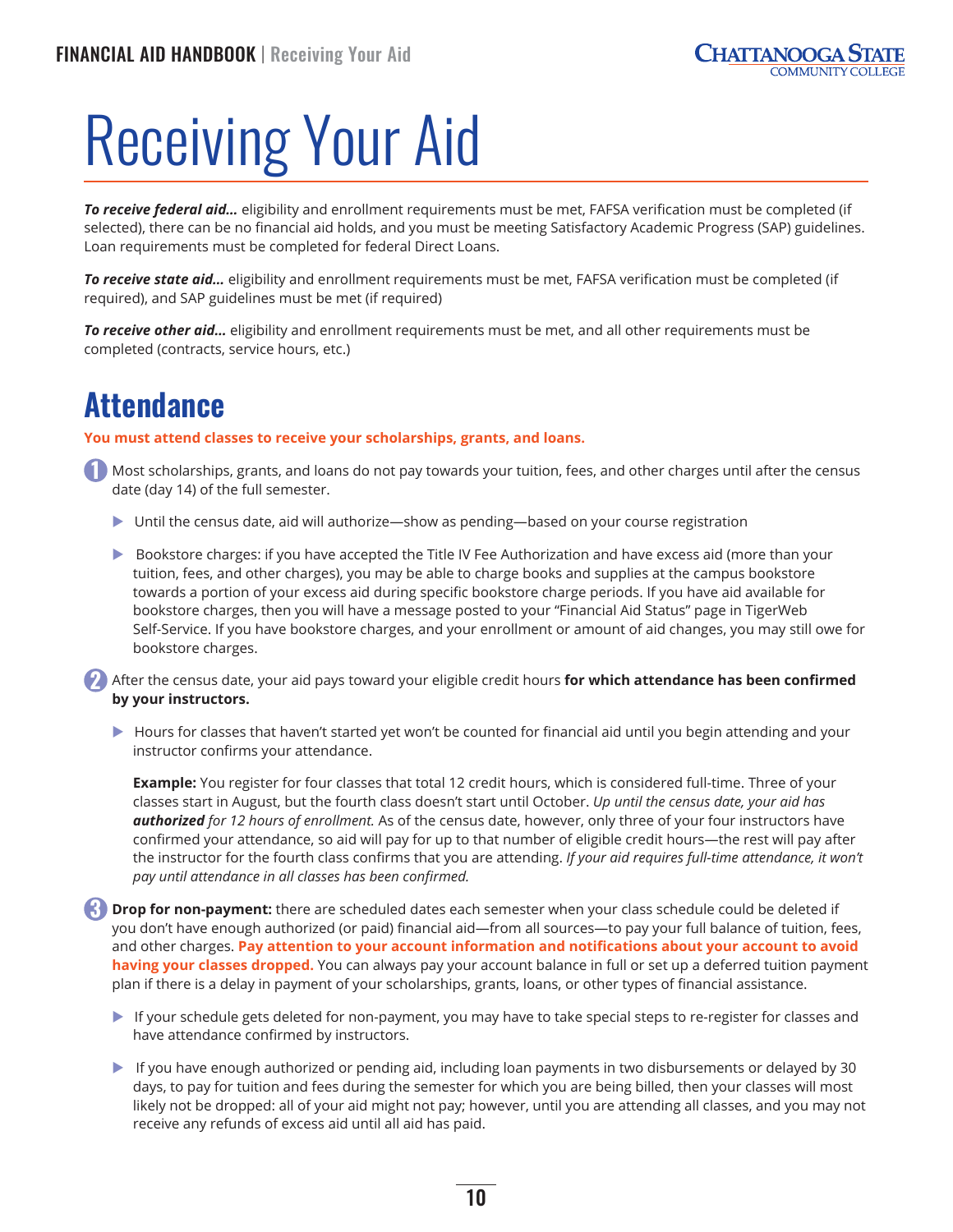### <span id="page-13-0"></span>**Attendance** *continued*

**NOTE:** if you never attend classes, or your instructors mark you as "not attending" or "stopped attending," your class schedule will be deleted if:

- $\triangleright$  Your aid never pays or does not pay all of your tuition, fees, and other charges
- $\triangleright$  You don't have confirmed attendance in any classes

#### **Important Note about Federal Financial Aid**

- $\triangleright$  Federal aid will only pay towards up to 30 attempted hours of remedial classes (developmental, learning support)—including co-requisite classes taken along with college-level courses, as well as credits transferred in from other schools.
- $\blacktriangleright$  Federal aid will only pay for one repeat attempt of a class in which you have already earned a passing grade of "D" or better—this includes credits transferred in from other schools.
- $\blacktriangleright$  Federal aid will only pay for classes within your program of study (that count towards your current degree, certificate, or diploma).

Currently, these guidelines only affect Title IV (federal) aid such as Pell Grant, Supplemental Educational Opportunity Grant, and Direct Loans, along with the state TN Student Assistance Award.

## **Other Aid**

- $\triangleright$  TN Promise and TN Reconnect pay towards tuition and mandatory fees: there may be other charges and fees, along with the cost of books, which you are responsible for paying.
- $\blacktriangleright$  Aid will not pay if you owe a balance from a previous semester.

## **Refunds**

- $\blacktriangleright$  If your total of scholarships, grants, loans, and other types of financial assistance is more than your total of tuition, fees, and other charges, then you could end up with a credit (negative) balance that will be issued as a refund.
- Remember that bookstore charges are deducted from your excess aid, which reduces your refund amount.
- You can set up a Direct Deposit account (through TigerWeb Self-Service) for any school refunds to be deposited automatically whenever you end up with a credit balance.
- $\blacktriangleright$  If you do not have Direct Deposit set up, any refunds will be mailed as a paper check to the home address we have on file.
- **Enrollment changes, bookstore charges, and changes to your aid amounts can impact your account balance and** your refund amount: if you withdraw from or stop attending all classes during the semester, you could owe a balance to the school—especially if you received a refund during the semester.
- ▶ Contact the Bursar's Office by phone at 423.697.4732, by email at **[bursar@chattanoogastate.edu](mailto:bursar%40chattanoogastate.edu?subject=)**, or in person in the Student Center at the main campus with any questions about fee payment, account balance, or refunds.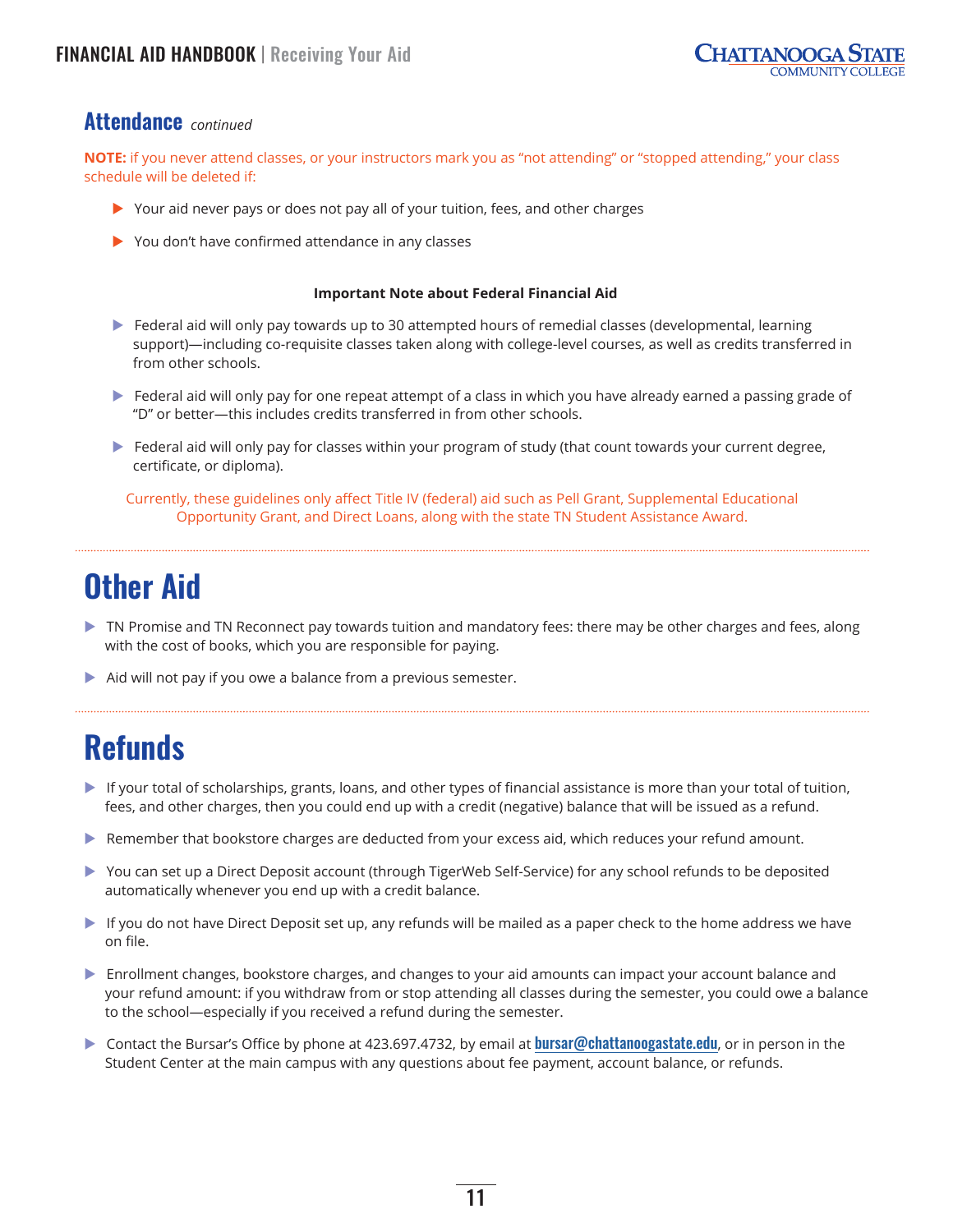## <span id="page-14-0"></span>Keeping Your Aid

## **Satisfactory Academic Progress (SAP)**

For more information, visit the Chattanooga State Web page: [www.chattanoogastate.edu/keeping-your-aid](http://www.chattanoogastate.edu/keeping-your-aid)

The U.S. Department of Education requires that all schools have guidelines to monitor Satisfactory Academic Progress towards completion of a student's program of study. These guidelines apply to anyone receiving Title IV (federal) financial aid, but some state and institutional aid programs require students to meet federal SAP guidelines. The guidelines are different for credit hour and clock hour programs, and your SAP status is not the same as academic standing.

## **Quantitative – minimum GPA: NUMBER OF ATTEMPTED HOURS MINIMUM CUMULATIVE, OVERALL GPA 0.0 - 12.0 1.00 12.1 - 24.0 1.50 24.1 - 36.0 1.70 36.1 - 48.0 1.90 48.1 - above 2.00**

## **SAP Standards for Credit Hour Programs**

\**Your cumulative, overall GPA is based on all classes taken while at ChattState, including Dual Enrollment, Middle College, or Collegiate High. The GPA is not transferred in from other schools except for TN Educational Lottery Scholarship (TELS) programs.*

**Quantitative – completion rate:** All students in credit hour programs are required to complete (pass) at least 67 percent of all attempted hours. Simply take your cumulative, overall number of *earned* hours and divide by the cumulative, overall number of *attempted* hours to get your percentage, or completion rate.

*\*Your cumulative, overall hours include any credits taken while at ChattState (including Dual Enrollment and remedial), as well as any credits transferred in from other schools.*

#### **Maximum timeframe**

You are allowed up to 150 percent (in credit hours) of the length of time it should take to complete your program (number of credit hours required to earn a certificate or degree)

| <b>IF YOUR DEGREE OR CERTIFICATE REQUIRES</b>  | <b>THEN YOUR MAXIMUM TIMEFRAME IS</b> |
|------------------------------------------------|---------------------------------------|
| 16 credit hours (15 weeks, 1 semester)         | <b>24 attempted hours</b>             |
| 18 credit hours (30 weeks, 2 semesters)        | 27 attempted hours                    |
| 21 credit hours (30 weeks, 2 semesters)        | <b>32 attempted hours</b>             |
| 32 credit hours (43 weeks, 3 semesters)        | <b>48 attempted hours</b>             |
| 40-48 credit hours (43+ weeks, 3+ semesters)   | 60 attempted hours                    |
| 60+ credit hours (AA, AS, AAS, or AFA degrees) | 90 attempted hours                    |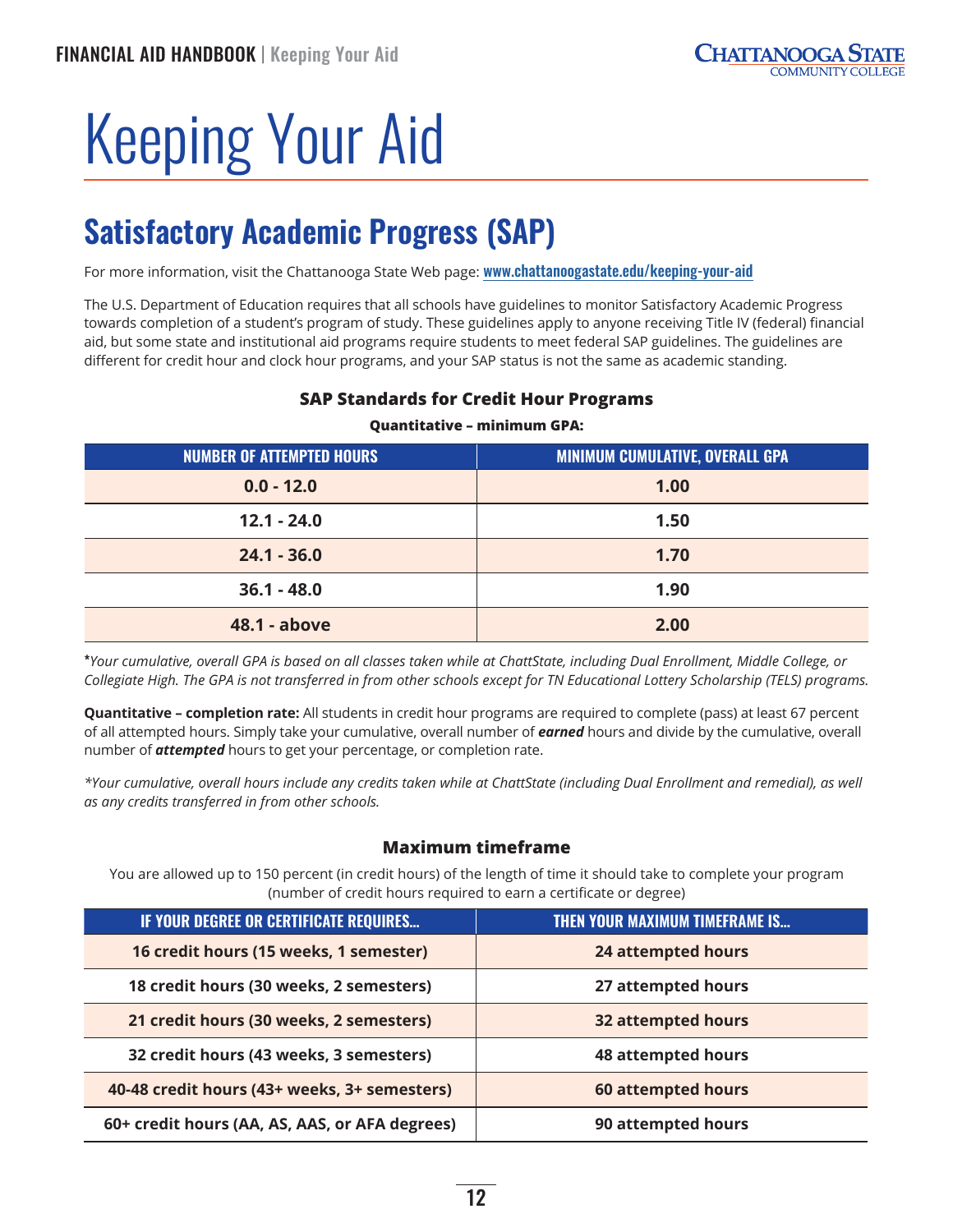## **Satisfactory Academic Progress (SAP)** *continued*

#### **SAP Standards for Clock Hour Programs**

**Qualitative—minimum GPA/grade:** Technical College students are required to maintain a cumulative grade of "C" (2.0 GPA) unless otherwise specified by the program, for programs where letter grades are given. They must also receive passing grades in classes (no I's, F's, or W's) to be eligible to continue the program.

**Quantitative—completion rate:** Students enrolled in clock hour programs must complete at least 91 percent of their scheduled clock hours each payment period (quarter or semester) to remain eligible for subsequent payment periods. Failure to complete 91 percent of the scheduled clock hours in any payment period could cause a student to become ineligible, and payments for upcoming payment periods may not be made until deficit hours from the previous payment period are completed.

**Maximum Timeframe:** The maximum timeframe for any clock hour program is the scheduled length of time to complete the program – students cannot receive aid for a program beyond its program length:

| <b>IF YOUR PROGRAM LENGTH IS</b> | <b>THEN YOUR MAXIMUM TIMEFRAME IS</b> |
|----------------------------------|---------------------------------------|
| <b>780 clock hours</b>           | 30 weeks                              |
| 1125 clock hours                 | 43 weeks                              |
| 1290 clock hours                 | 43 weeks                              |
| 1357 clock hours                 | 43 weeks                              |
| <b>1500 clock hours</b>          | 57 weeks                              |

#### **How SAP Works**

| <b>Students enroll at</b><br><b>ChattState and are</b><br>assigned a "new"<br><b>SAP status.</b> | <b>SAP</b> is evaluated<br>at the end of each<br>semester. | 1st semester<br>not meeting SAP:<br>assigned a<br>"warning" status. | <b>Enrolls in</b><br>"warning"<br>semester, still<br>eligible for aid. | <b>Fails SAP for</b><br>2nd consecutive<br>semester: put<br>into "suspended"<br>status. | Pay out of<br>pocket until<br>meeting SAP<br>guidelines or<br>submit SAP<br>appeal. |
|--------------------------------------------------------------------------------------------------|------------------------------------------------------------|---------------------------------------------------------------------|------------------------------------------------------------------------|-----------------------------------------------------------------------------------------|-------------------------------------------------------------------------------------|
|--------------------------------------------------------------------------------------------------|------------------------------------------------------------|---------------------------------------------------------------------|------------------------------------------------------------------------|-----------------------------------------------------------------------------------------|-------------------------------------------------------------------------------------|

**Exceptions:** transfer students, students taking classes at ChattState while enrolled in high school, and readmitted students may immediately start in a "warning" status due to previous classes or transfer credits, or may be immediately suspended from receiving aid and need to submit an appeal.

*NOTE:* there is no SAP appeal process for Technical College (vocational) programs. Students must pay out of pocket until meeting SAP guidelines or sit out for 180 days to restart the program in a new payment period.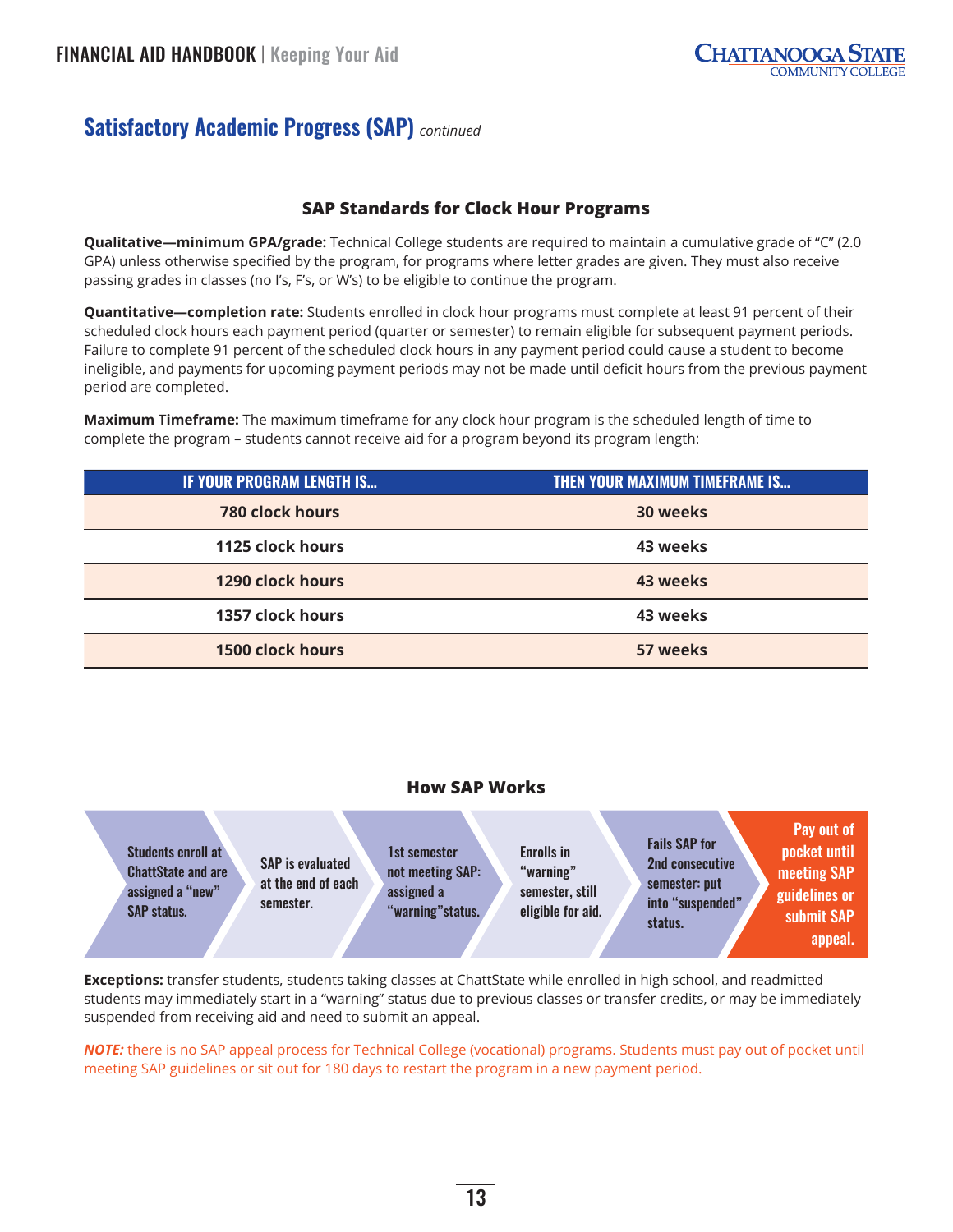## <span id="page-16-0"></span>**Satisfactory Academic Progress (SAP)** *continued*



**Possible reasons for appeal denial:** lack of academic progress, insufficient supporting documentation, inappropriate reason for appeal, too many previous appeals, mathematically impossible to reach GPA or completion rate within maximum timeframe, or unable to complete program before running out of aid.

## **Enrollment… How Enrollment Changes Affect Your Money**

- $\triangleright$  Financial aid pays based on your enrollment as of the census date of the semester—adding or dropping classes later may or may not affect your aid.
- $\triangleright$  The federal Pell Grant is locked as of the census date: if you register for more eligible hours later, your Pell Grant won't increase.
- ▶ Classes added after the census date may increase your state aid, such as the HOPE or TN Promise scholarships—or may allow them to pay at a higher number of credit hours.
- $\triangleright$  Grades of "W", "I", and "F" count as attempted hours, but not earned, so they can affect your SAP status and future aid eligibility.
- $\triangleright$  Enrollment changes during a semester can permanently impact your eligibility for state aid:
	- Example 1: you are still currently eligible for the HOPE scholarship at nine credit hours (3/4 time), but if you drop a class during the semester, you could permanently lose the scholarship for future semesters.
	- Example 2: you receive TN Promise at the start of a semester while enrolled in 15 hours, but you drop two classes you could permanently lose the scholarship in future semesters.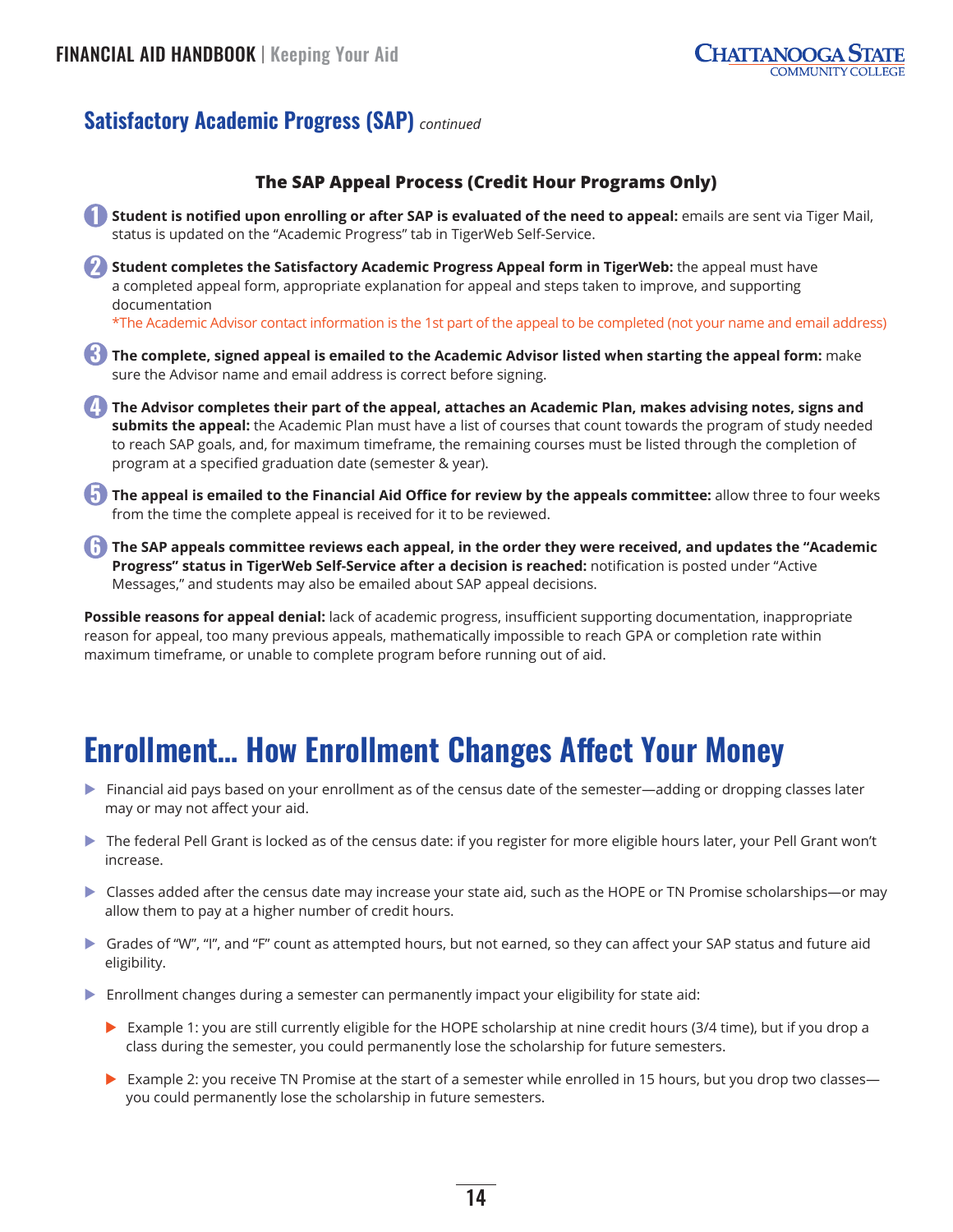### **Enrollment** *continued*

If you do not complete all your classes in a payment period (semester, quarter), then your financial aid could be affected:

- $\blacktriangleright$  If you officially withdraw from all classes before the end of the semester, either by dropping classes online or completing the proper paperwork in Enrollment Services (Student Services for TCAT), then the Office of Financial Aid has to calculate how much federal aid you have earned, and how much has to be returned to the U.S. Department of Education. This is called a Return of Title IV Funds Calculation.
- $\blacktriangleright$  If you never attend or stop attending all your classes in a semester, you could be considered an unofficial withdrawal, and the Financial Aid Office may have to calculate how much federal aid you have earned and how much has to be returned.
- ▶ The Return of Title IV Funds Calculation is only done for Title IV (federal) aid—currently, state funds are not returned unless you never attend classes during the semester.
- $\blacktriangleright$  If you attend all classes past the 60 percent mark of the semester and/or parts of term, then you have earned all of your financial aid.

### **The Return of Title IV Funds Calculation**

The calculation, based on your official or unofficial withdrawal date, determines the percentage of Title IV (federal) aid that you have earned based on attendance in classes, and the percentage that must be returned to the federal government. The calculation can be done at any point in the semester that it is determined a student is an official or unofficial withdrawal. The calculation can result in two amounts:

- **Institutional Required Return:** this is the amount that the school must return, based on the aid that paid toward your tuition, fees, and other charges. This amount is billed directly to the student, and you will be notified by email and U.S. mail if you owe a balance.
- ▶ **Student Required Return:** this is the over-payment amount that the student owes directly to the Department of Education, and there are guidelines about paying it back. If you owe this portion of the return, you will be notified by email and U.S. mail.

*If you owe a balance to the school…* a hold will be placed on your account, and you will be unable to register for classes or request a college transcript until the balance is paid. If it is not paid within a certain amount of time, your account could be referred to collections, which could result in collections activity and a negative impact to your credit rating.

*If you owe a balance to the Department of Education…* a financial aid hold will be placed on your ChattState account, and you have 45 days before the debt is referred to the Department of Education as an **overpayment.** This will impact your future aid eligibility at any school you attend.

[www.chattanoogastate.edu/withdrawalrepayment-policy](http://www.chattanoogastate.edu/withdrawalrepayment-policy)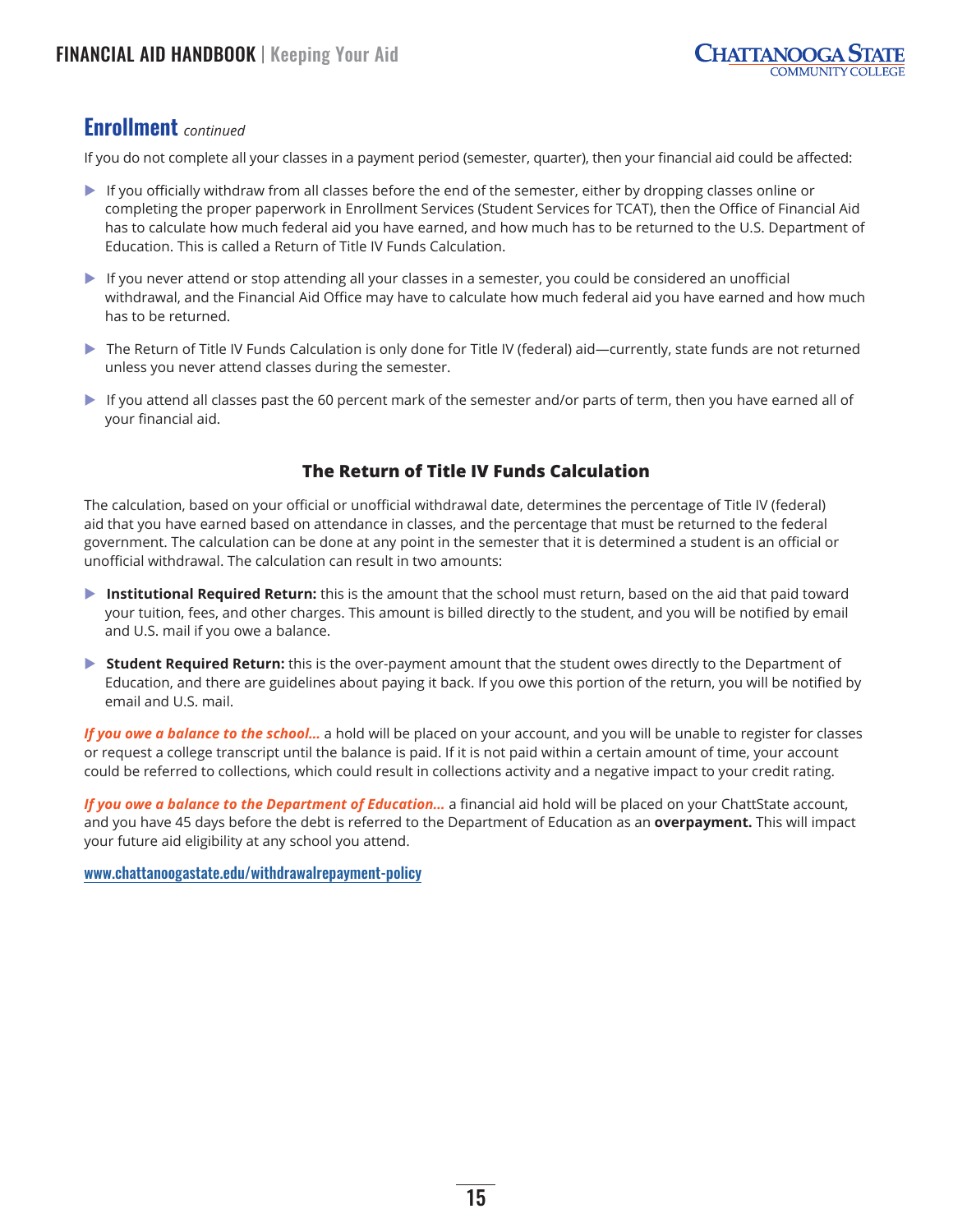## <span id="page-18-0"></span>Financial Aid How To's

## **Check Your Financial Aid Status**

- **1** Log into **TigerWeb** at [tigerweb.chattanoogastate.edu](http://tigerweb.chattanoogastate.edu) or by clicking on the "tiger paw"  $\mathcal{L}$  at the top of the Chattanooga State homepage at [www.chattanoogastate.edu](http://www.chattanoogastate.edu) (you'll use your **Tiger ID and password**)
- **2** Log into TigerWeb Self-Service using your Student ID (A-number) and 6-digit PIN (not your registration PIN)
- **3** From the Main Menu in TigerWeb Self-Service, you can select the "Financial Aid" link or "Financial Aid" tab

**k**[tigerweb.chattanoogastate.edu](http://tigerweb.chattanoogastate.edu) Welcome to TigerWeb \$ How to Pay Fees Welcome to TigerWeb, your student portal. Power to the syder launchpad for many different<br>TigerWeb is your launchpad for many different<br>in the box to the left. (Your TigerID and Password<br>assigned usemanne, like "Jissludent"). If you need<br>to reset your password or ✔ Admission Status assigned username, like "jsstudent"). If<br>to reset your password or find your Tig<br>please use the TigerID Wizard. *A* TigerID Wizard  $\mathbf{A} = \mathbf{A}$ 

- **4** The "Financial Aid Status" link will allow you to review all your important financial aid information, including unsatisfied requirements and "Active Messages." The "Eligibility" link will allow you to only view holds, requirements, and "Academic Progress."
	- $\triangleright$  Unsatisfied student requirements can keep you from being awarded or prevent aid from paying
	- $\triangleright$  Financial aid holds prevent aid from paying, but they sometimes prevent awards from posting
	- Your Satisfactory Academic Progress status can prevent aid from paying or being awarded
	- $\blacktriangleright$  Active Messages give you more details about incomplete requirements or missing information

**5** Check your **Tiger Mail** campus email account daily.

## **Complete Financial Aid Requirements**

### **For FAFSA Verification**

**1** To complete the **Dependent Verification Worksheet:** log into TigerWeb, then TigerWeb Self-Service. You'll find a link to the online form listed under your "unsatisfied student requirements." You will first enter the name and email address of a parent listed on the FAFSA, then complete the student/spouse sections of the worksheet (you must fill in all required fields). Once you sign the worksheet electronically, it will then be sent to the parent email address you entered at the start of the worksheet. Once the parent completes their sections and signs the worksheet electronically, it will be sent to the Financial Aid Office.

When the parent receives the email with the link to complete the verification worksheet, they will have to select the "Create New Account" option to set up the parent's User Name and Password the first time they access a form. If the parent tries to use the student's login information, they won't be able to access the parent sections of the worksheet.

**2** To complete the **Independent Verification Worksheet:** log into TigerWeb, then TigerWeb Self-Service. You'll find a link to the online form listed under your "unsatisfied student requirements." You will complete the student/spouse sections of the worksheet (you must fill in all required fields), then sign the worksheet electronically. It will then be emailed directly to the Financial Aid Office.

**3** If you need a Tax Return Transcript or Statement of Non-Filing from the IRS, you can usually request tax documentation at [www.irs.gov/individuals/get-transcript](http://www.irs.gov/individuals/get-transcript). There are also instructions on how to request forms by phone or by U.S. mail if you have trouble requesting the forms online. You can also request most types of documentation at your local branch of the IRS (locations are also listed on the IRS website).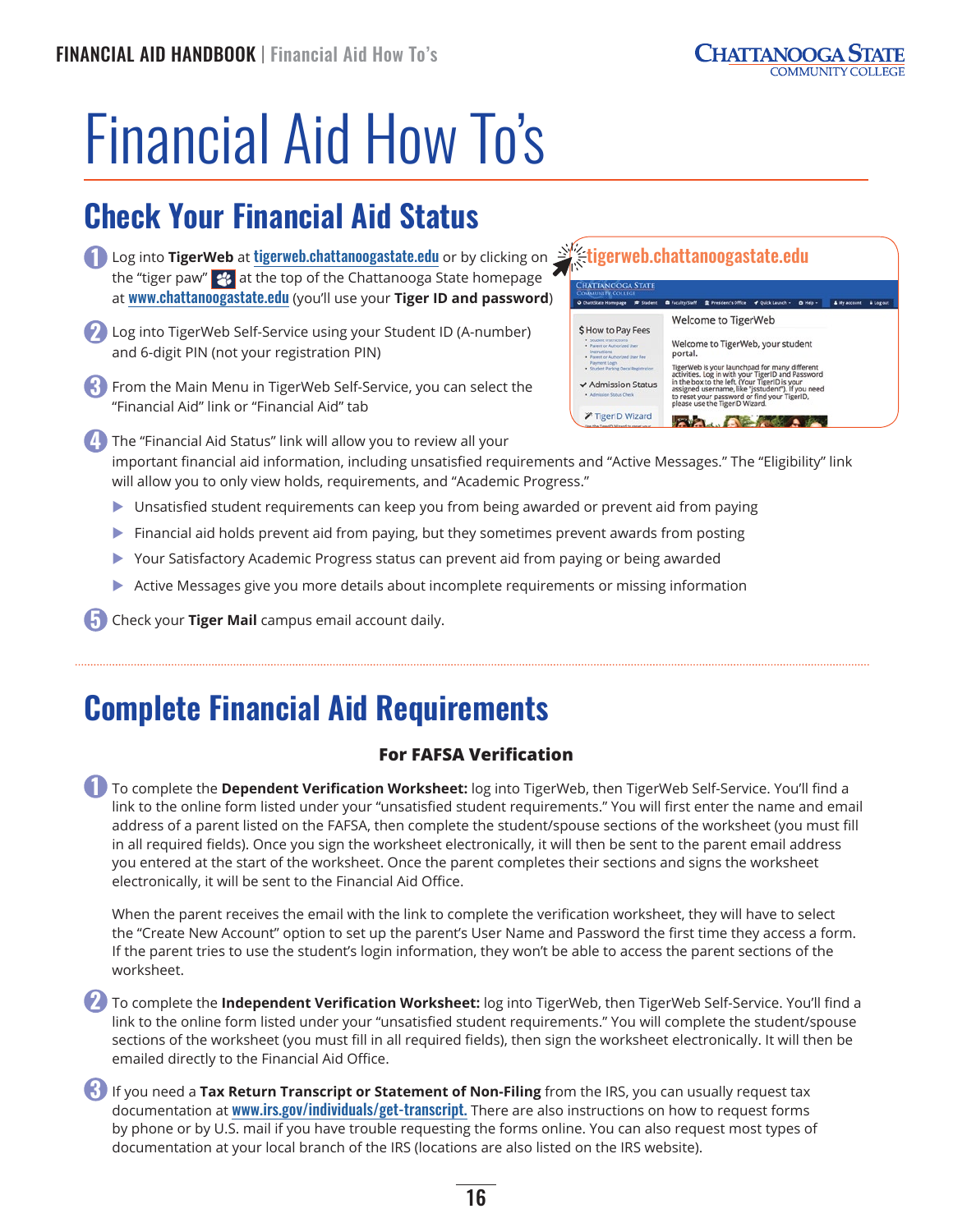## **Complete Financial Aid Requirements** *continued*

**4** Any required documentation can be submitted to the Financial Aid Office by the following methods:

- X Email: [finaid@chattanoogastate.edu](mailto:finaid%40chattanoogastate.edu?subject=)
- $\blacktriangleright$  Fax: 423.697.3126
- In person at the Student Services Office (TCAT) or Enrollment Services in the Student Center (credit hour students). You may also submit documentation in person at the Kimball or Dayton branch sites.
- ▶ Make sure to put your student ID (A-number) on each page of any documentation you submit.

**4** Check the **status** of your requirements in TigerWeb Self-Service (or check Tiger Mail for more information).

- If the status of any requirement is needed, it has not been received or filed by the Financial Aid Office (please allow 24-48 hours from when you submit any documents during busy times).
- If the status of any requirement is received, pending review, it has been received and filed by the Financial Aid Office (it can take 2-3 weeks from the time you submit ALL required documents for them to be reviewed during busy times).
- If requirements are marked as missing/incomplete, check your "Active Messages" or Tiger Mail for more information.
- $\blacktriangleright$  If a requirement is waived, it is no longer needed at this time—if a requirement has been waived temporarily, check your "Active Messages" or Tiger Mail for more information.
- $\triangleright$  Check for payment deadlines: if requirements are needed, missing/incomplete, or received, pending review, they are not yet satisfied and may not allow aid to be awarded or to pay by scheduled deadlines.
- $\blacktriangleright$  If requirements are satisfied, waived, or received, pending review, there is nothing further you need to do unless notified by phone, email, "Active Messages," or a change in requirement status.

#### **Title IV Fee Authorization**

- **1** Log into TigerWeb, then TigerWeb Self-Service
- **2** Select the "Financial Aid" tab or link, then choose "Financial Aid Status"
- **3** Select the most current aid year, then follow the link to your "unsatisfied student requirements"

**4** Select the link for **"Title IV Federal Aid Authorization,"** read the 2 options and choose whether to accept or decline authorization for ChattState to use your financial aid towards charges other than tuition and fees, then click the "Continue" button—you should receive a message that your record was updated successfully.

- ▶ This requirement is only needed once while you are attending ChattState—*if you change your mind, notify the Office of Financial Aid in writing.*
- Acceptance of the Title IV Fee Authorization is required in order to use your available financial aid at the campus bookstore or for charges such as library or parking fines.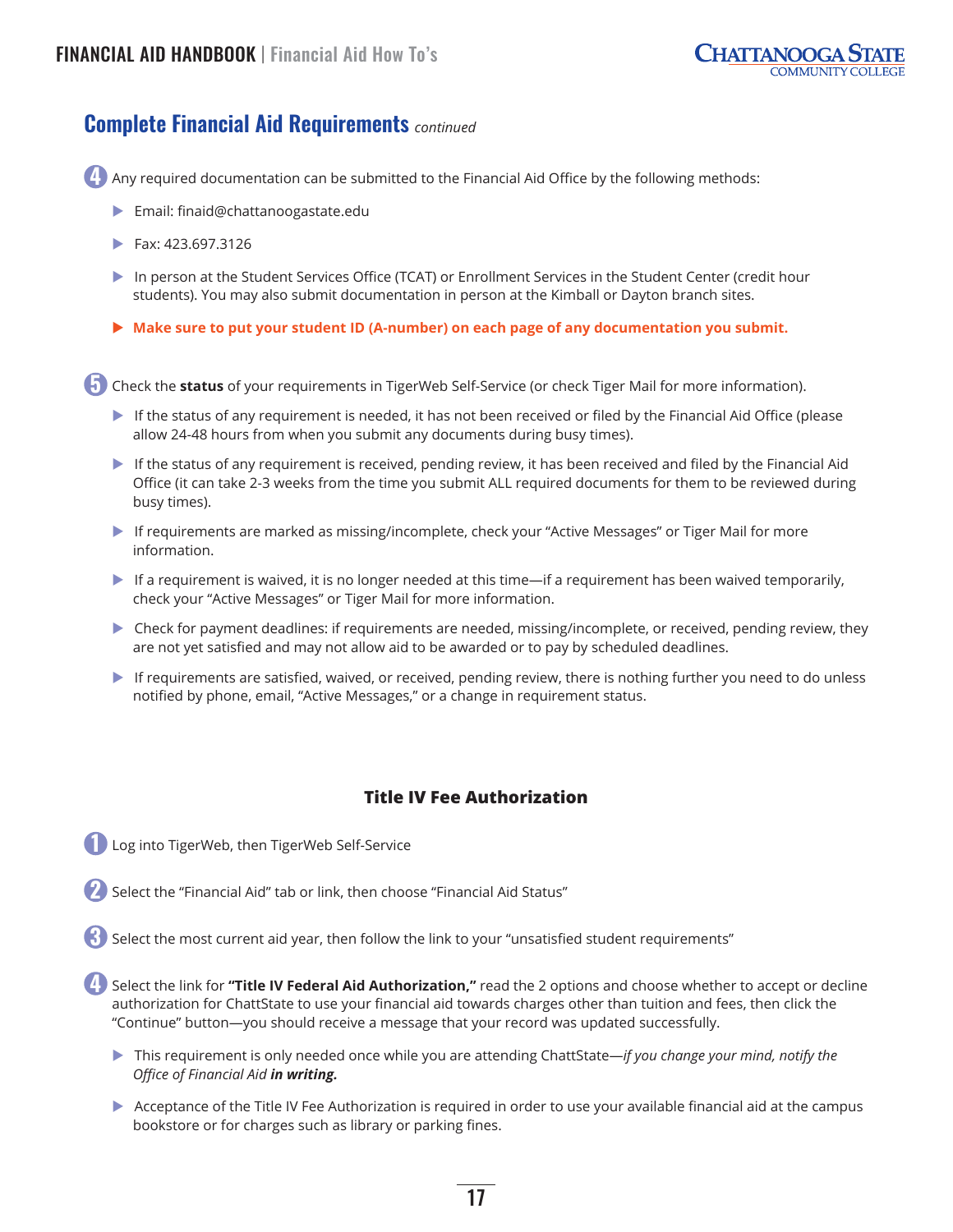### **Complete Financial Aid Requirements** *continued*

#### **Terms & Conditions**

- **1** Log into TigerWeb, then TigerWeb Self-Service
- **2** Select the "Financial Aid" link or tab, then choose "Financial Aid Status"
- **3** Select the most current aid year, then follow the link for "Acceptance of Terms and Conditions for Financial Aid Awards"
	- If the link doesn't work, you can go back to the "Financial Aid" tab—select "Award," then "Award for Aid Year." Choose the most current aid year and click "Submit," then select the "Terms and Conditions" tab

**4** Read, accept, and submit the acceptance of your terms & conditions

- X *Terms & Conditions must be completed once each year by all financial aid recipients*
- X *You must accept your Terms & Conditions before you can accept federal student loans*

#### **Review, Accept, or Decline Awards**

- **1** Log into TigerWeb, then TigerWeb Self-Service
- **2** Select the "Financial Aid" tab or link, then choose "Award"
- **3** Choose "Award for Aid Year," then select the most current aid year
- **4** The "Award Overview" will list all of your financial aid awards for the year and the estimated cost of attendance, as well as your financial aid history at ChattState.
- **5** Select "Accept Award Offer" and review the awards listed, click on each type of loan and choose to decline the loan, accept the full offer amount, or accept a partial amount that you enter into the available text box – then choose to "Submit Decision"
	- You must have accepted the **Terms and Conditions** before accessing the "Accept Award Offer" tab.
	- $\triangleright$  Grants and scholarship are automatically accepted for you—you just have to accept or decline loans.
	- X You must use all of your *subsidized* federal Direct Loans before accepting any *unsubsidized.*
	- X Any loan amount that you accept for upcoming **fall or spring semesters** will automatically be split between two semesters.
	- **NOTE:** you may have additional requirements to complete online after accepting loans, if it is the first time you are borrowing federal loans at ChattState.

#### **Complete Loan Requirements**

**1** Go to [www.studentloans.gov](http://www.studentloans.gov) and "Log In" using your FSA ID and password.

**2 Entrance or Exit Counseling:** select "Complete Loan Counseling," then choose the type of counseling you need to complete. Entrance counseling takes about 20-30 minutes and must be completed for each school you attend. Exit Counseling takes about 15 minutes.

**3 Master Promissory Note (MPN):** select "Complete Loan Agreement (Master Promissory Note)." This usually takes about 15 minutes and is good for 10 years.